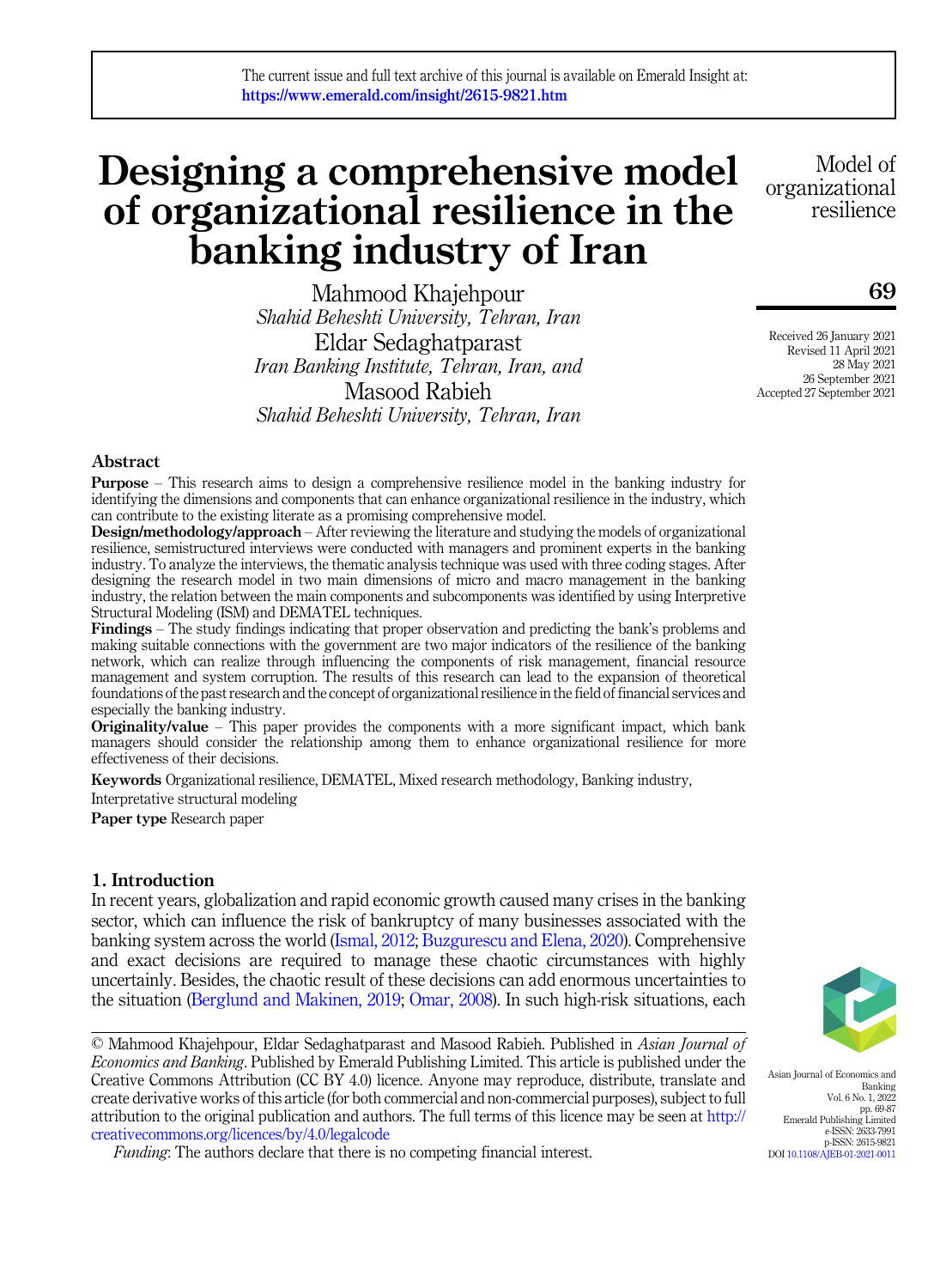firm and organization must try to maintain their balance and survival with the least negative impact of these situations. Failure to maintain balance and equivalence in the conditions of the firm and organization may lead to the collapse of stock values, jeopardizing their interests and even bankruptcy [\(Naqvi](#page-15-2) et al., 2018).

Banks as financial intermediaries play the role of providing financial needs for manufacturing and commercial units. Banks should be able to absorb small capital on one side and, on the other side, provide services to industrial and manufacturing units to strengthen them, and as a result, manufacturing units can properly play their role in the national economy. The occurrence of a crisis in this sector might jeopardize financial stability ([Field, 2017;](#page-14-2) Kim et al.[, 2020\)](#page-15-3).

Organizational resilience can be considered to keep balance and equivalence not only in the banking system but also in all the related organizations to the banking system. However, the lack of study of organizational resilience in the banking industry can lead to stagnation and even bankruptcy crises in the banks ([Prorokowski, 2011](#page-15-4)). This crisis can have devastating effects on the economy due to the interdependency of the state economy and banks [\(Costa and Carini, 2016\)](#page-14-3).

Identifying the dimensions and components of organizational resilience can enable managers to identify the key points, dimensions and components of resilience to increase it in their organization and set up a coherent and consistent design and plan to improve the banking environment to deal with crises and unpredictable events [\(Anagnostopoulos](#page-14-4) et al., [2020\)](#page-14-4). The lack of a comprehensive and native model in this regard makes the issue of bank resilience unsolved until the happening crisis. Instead of preventing the possibility of unlikely damages in the banking services process by using a resilient organization design, the manager waits for the finalization of damages on the banking system and then plans for suitable action to solve these damages ([Pineiro-Chousa](#page-15-5) *et al.*, 2019). This attitude will not be effective without introducing a comprehensive model for high-level executives. Also, the risk and damage may reduce the ability of the bank in providing some services and consequently reduce the number of customers [\(Bravo](#page-14-5) et al., 2016).

The present study seeks to identify the dimensions and components of organizational resilience in the banking industry. Then, by using one of the soft approaches in the operations research, which is called Interpretive Structural Modeling (ISM) ([Satapathy](#page-15-6) *et al.*, 2012), the relationships between the components and a structural-interpretative model were presented.

Finally, to provide a clearer insight of the cause-and-effect relationship between the components of the resiliency and determining their significance, one of the multiattribute decision-making techniques (Lu et al.[, 2015\)](#page-15-7), entitled DEMATEL ([Y](#page-15-8)üksel et al.[, 2017](#page-15-8)), should be used to analyze the relations between subcomponents.

This research contributes to the existing literature via the following scientific outcomes: Firstly, this research expands the theoretical foundations of the previous research studies and the concept of organizational resilience in the field of financial services and especially in the banking industry. It is important to note that the extension of this concept is based on both theoretical research and the opinion of the experts working in the banking industry. Secondly, the proposed model could help managers to have a better and more comprehensive understanding of their organization and potential disruptions affecting the identified components of resilience. Thirdly, the results of this study can help managers to enhance the organization's resistance and resilience in the face of unforeseen disturbances.

## 2. Literature review

### 2.1 Resilience

Resilience is a concept that is used in various scientific fields and disciplines and in general indicates that every system must enhance its capabilities against disturbing events such as

70

**AIEB** 6,1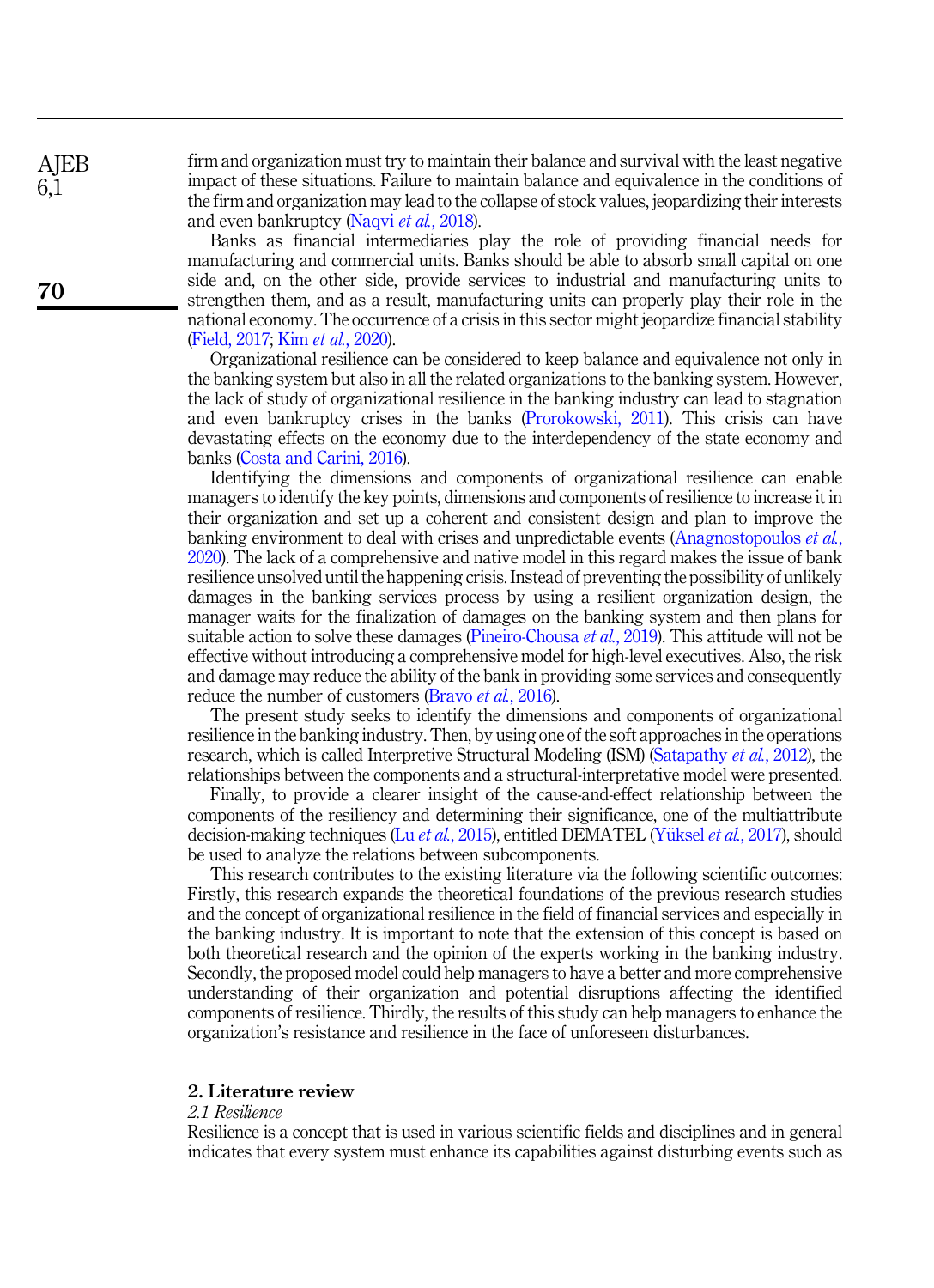internal and external deviations, changes and disturbances [\(Sahebjamnia](#page-15-9) et al., 2018). In other words, resilience is defined as the ability of a system to recover and return to its original state or moving to a new and more favorable state after a disturbance ([Rose, 2017](#page-15-10)). A resilience system not only shows endurance in occurring of crises but also can return the system to its state in the shortest possible time with high flexibility [\(Dormady](#page-14-6) *et al.*, 2019). Organizational resilience is a new and growing concept in literature and management research that focuses on maintaining organizational life in rapid changes and unforeseen impairments ([Andersson](#page-14-7) et al.[, 2019\)](#page-14-7). Management researchers used organizational resilience as an organization's ability to deal with disturbances to maintain organizational configurations or create new organizational configurations that have more appropriateness with the upcoming conditions ([McCarthy](#page-15-11) et al., 2017).

Banks as financial intermediaries play an important role in providing financial needs for manufacturing and commercial sectors. Because of the critical role of this industry in production, consumption, investment and other variables and institutions, providing a healthy and resilient banking system is very important to deal with shocks and managing economies [\(Shahoseini](#page-15-12) et al., 2014).

#### 2.2 Resilience in the banking industry

The issue of resilience of the banking system should be considered in the context of the whole system of governing the banking system, including the central bank, commercial and specialized banks and the economy of Iran, in which the type of interaction of banking system with the economy is considered according to the banking rules and regulations of Iran.

However, from a different perspective, in the case of banks, we can ask what is resilience in the banking system? Based on surveys, it is clear that a resilient bank can withstand shocks. These banks can gain the trust of depositors and investors, so they can even receive funds during periods of tension [\(Fiksel, 2006\)](#page-14-8). This is the main reason that the adequacy of the capital ratio is considered as one of the main indicators of the resilience of the banking system.

## 3. Previous research

[Ratnovski and Huang \(2009\)](#page-15-13) explored why Canadian banks are more resilient than banks in OECD countries. They stressed three criteria in resilience, including the ratio of capital, liquidity and fund structure. [Dovern](#page-14-9) et al. (2010) highlighted the resilience of the German banking system in macroeconomic shocks. In this paper, a collection of bank profit and loss data over 39 years was used for modeling. Furthermore, the used method was vector autoregression (VAR). In a study by [Markman and Venzin \(2014\)](#page-15-14), researchers studied the resilience and stamina of banks during financial and nonfinancial crises, as well as the performance of banks that could not resist these crises. Their findings showed that resilience is conceptualized as a firm's ability to adapt, endure, bounce back and then thrive despite a catastrophic event, which can help increase awareness about firms' long-term financial performance. Also, the VOLARE can determine the long-term endurance of a bank. [Annarelli](#page-14-10) [and Nonino \(2016\)](#page-14-10) performed a systematic review to generate a model of organizational resilience for understanding its components in strategic and operational management.

[Kantur and Iseri-Say \(2015\)](#page-15-15) studied both qualitative and quantitative methods to improve the definition of organizational resilience. In this paper, Multitrait-Multimethod Matrix (MTMM) was developed to validate the defined structure of resilience. Their findings showed that organizational resilience is formed from three distinct aspects including robustness, agility and integrity. In another study, [Farooq and Zaheer \(2015\)](#page-14-11) examined the resilience of Islamic banks in financial crises. The results showed that the Islamic branches of banks that have both Islamic and non-Islamic operations tend to attract deposits (instead of decreasing them), which indicates the role of the religious brand. Resultantly, financial durability may be

Model of organizational resilience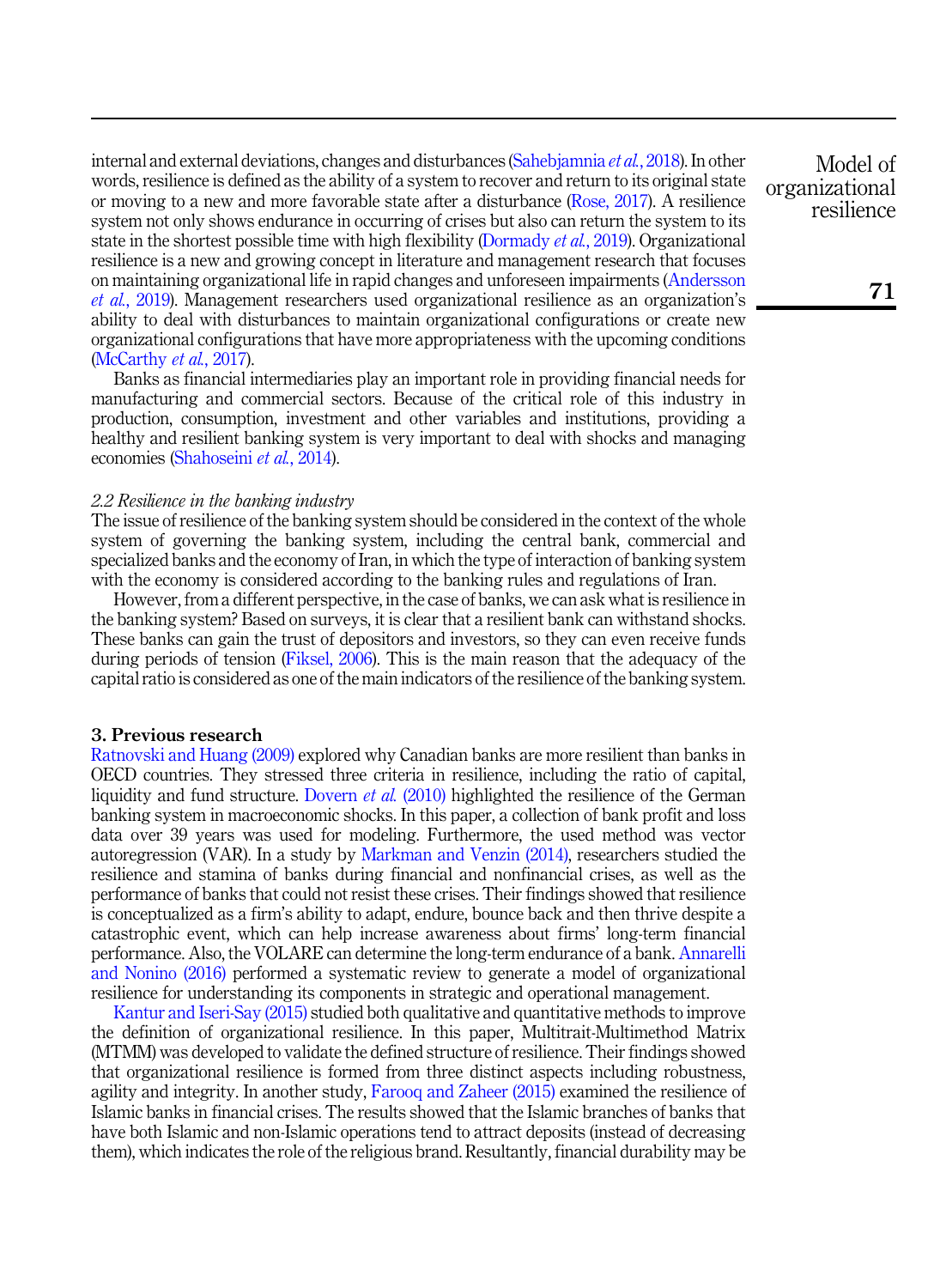increased by the religion-inspired or contrarily altruistic purposes continued by a set of bank directors and/or their customers.

[Alrob and Jaaron \(2018\)](#page-14-12), in their research, examined the Palestinian banking system and provided indicators to increase its resilience. Semistructured interviews, observations and archival documents were used to collect data, which was integrated by using the Resilience Benchmark Tool (RBT). Their findings showed that the two Islamic banks included in the study possess relatively high levels of resilience capabilities.

[Berglund and Makinen \(2019\)](#page-14-1) identified whether banks are learning from the financial crisis by studying the experience of Nordic banks. They used a large panel of Scandinavian countries, including Finland, Norway and Sweden, and European banks for the period of 1994–2010. The key findings of the researchers are that, after controlling banking features and macroeconomic factors, Nordic banks have had more returns and more financial stability than other European banks during the 2008 crisis. During the 2008 crisis, the entire Danish banking sector experienced severe difficulties, mostly because of a real-estate collapse cycle fueled by excessive lending. As a result, several banks needed broad financial support from the Danish government to continue their business.

Recently, [Duchek \(2020\)](#page-14-13) shed a light on very heterogeneous literature in organizational resilience. In this research, resilience was defined as a meta-capability and disintegrated to their components and relationships between them. Also, three stages of progressive organizational resilience performance were determined to explain it successively. Their conceptualization showed that little information exists on resilience capabilities in organization and management studies, but the research in other disciplines (e.g. psychology, ecology and resilience engineering) is very insightful. In Table 1, briefly, some previous studies have been reviewed. Approaches used in various papers show that all presented models are not comprehensive and do not include financial, regulatory,

| Researcher/vear                      | Subject                                                                               | Country                                   | <b>Indexes</b>                                                                                                                                                   |
|--------------------------------------|---------------------------------------------------------------------------------------|-------------------------------------------|------------------------------------------------------------------------------------------------------------------------------------------------------------------|
| Ratnovski and<br><b>Huang (2009)</b> | Reviewing the resilience of<br>Canadian banks to OECD banks                           | Canada                                    | The ratio of capital, liquidity and<br>structure of funds                                                                                                        |
| Dovern et al.<br>(2010)              | The resilience of the German<br>banking system to<br>macroeconomic shocks             | German                                    | The bank's profit and loss data over<br>39 years has been used for modeling                                                                                      |
| Boorman et al.<br>(2013)             | Resilience index of countries                                                         |                                           | Asset quality, the ratio of capital base,<br>proportion of equity to the property<br>Nonoperating loans to total bank loans                                      |
| Markman and<br>Venzin (2014)         | The resilience and stamina of the<br>banks during the crisis                          |                                           | Financial indicators such as the ratio of<br>return on investment, and shareholder<br>return, tax, depreciation, economic value-<br>added, balanced scorecard    |
| Farooq and<br>Zaheer $(2015)$        | Comparison of Islamic and non-<br>Islamic banks' resilience in<br>dealing with crises | Pakistan                                  | The role of the religious brand in<br>resilience                                                                                                                 |
| Alrob and<br>Jaaron $(2018)$         | Provide indicators for increasing<br>resilience in Islamic banks                      | Palestine                                 | Adaptive capabilities, programming<br>capabilities                                                                                                               |
| Selmier (2016)                       | Design rules for more resilient<br>banking systems                                    | Australia, Brazil,<br>Canada and<br>China | Incentive structure, nature of financial<br>networks, the involvement of all agents in<br>the financial market, adaptive agents, the<br>complexity of boundaries |
| Berglund and<br>Mäkinen (2019)       | Experience of Nordic banks in<br>resilience                                           |                                           | Financial Indices between 1994 and 2010                                                                                                                          |
| <b>Fiksel</b> (2006)                 | Factors affecting capital in<br>banking industry with resilience<br>approach          |                                           | Capital as a proxy for resilience in the<br>banking industry                                                                                                     |

72

**AIEB** 6,1

Table 1. Summary of some previous research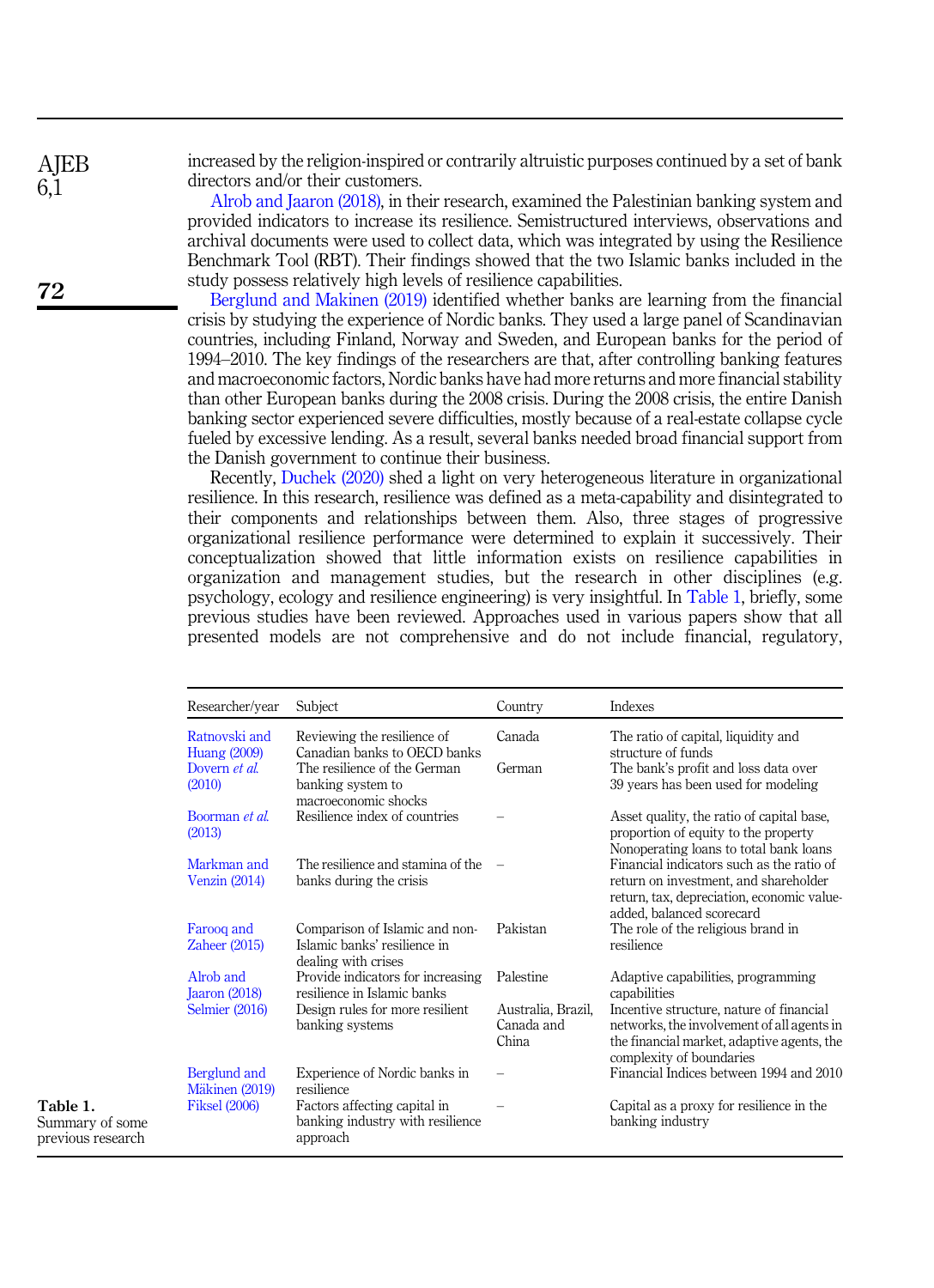governmental, organizational structures and so forth. In the present study, a collection of resilience indicators based on identified cases and expert opinions were used. On the other hand, the review of various studies showed that other researchers have not considered other factors such as sanctions or exchange rate fluctuations, which caused disturbances in banking systems due to the different conditions in the studied countries. Therefore, there is a research gap in terms of extracting the indicators of practical impact on organizational resilience of banks, which the researcher attempts to reduce this existing gap.

### 4. Methodology

This research is based on a mixed approach, which is considered as relevant and developmental research in terms of its goal and outcome, respectively, since it intended to design a resilience model in the banking industry. As the present research is mixed, the methodology of the research should be presented separately from the qualitative as well as quantitative sections. So, the objectives of this research are categorized into qualitative and quantitative. Qualitative ones are followed using a deep literature review and questionnaire methods. Quantitative ones were followed using by using the ISM method and DEMATEL method. The population of the study was experts and managers of the banking industry. The samples were selected using a snowball sampling method. [Figure 1](#page-5-0) shows the research graph design of our methodology in the current study.

In this study, library studies and semistructured interviews were used to collect data. Ten interviews with some experts in the banking sector were done to reach data saturation, and two subsequent interviews were done later. Each interview lasted for 1–3 h. The data analysis method was thematic analysis. This method is used for determining, analyzing and expressing the themes of the data. This method, at least, organizes the data and describes it in detail. However, it can go further and interpret various aspects of the subject of the research ([Braun](#page-14-15) et al., 2014).

In this method, the data are first encoded, and then the underlying concepts are extracted from them. Then, the main categories are created from the concepts; and the final model is designed based on the classification. The retest reliability method and the intrasubject agreement method were used to measure the reliability of the interviews. If this is more than 60%, it is a sign of the reliability of the interviews ([Syahkali Moradi, 2018](#page-15-17)).

To determine the reliability of the retest, two interviews were selected from the encoded interviews and re-encoded after one week. The retest agreement was calculated at around 95%. Also, to evaluate the intrasubject agreement, the results of the topic analysis were asked from two collaborative researchers to encrypt two separate interviews. The agreement of the internally coding of the researcher and collaborative researchers was 75 and 79%, respectively, indicating the reliability of the results [\(Table 2](#page-6-0)).

In the second and quantitative part of the research, questionnaires based on the identified and confirmed components of the interviews by the experts were used and the comments of ten specialists and experts who took part in the first phase of the study and we had access to them were gathered. Then, the relationships between the components were determined by using the ISM method for the main components and the DEMATEL method for subcomponents. This method is used when we intend to use coherent and systematic thinking about a complex subject ([Olfat and Shahriyarinia, 2014\)](#page-15-18). In [Table 3](#page-6-0), the goals, data collection tools and data analysis methods are presented in two qualitative and quantitative research sections.

#### 5. Findings

In this part, the findings of the research are presented in two parts. In the first section, the findings from the thematic analysis of expert interviews are presented. In the second part, the

Model of organizational resilience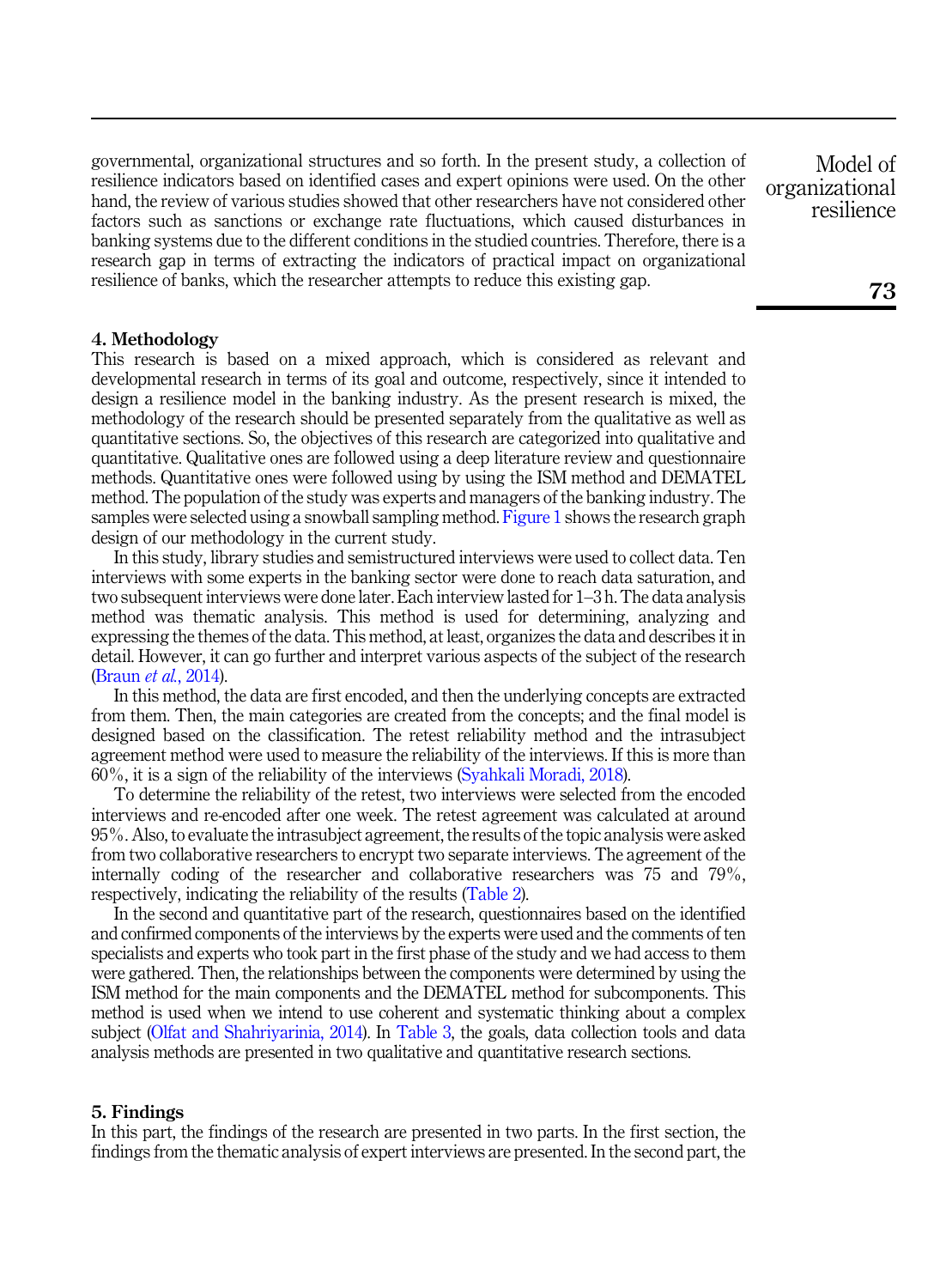<span id="page-5-0"></span>

results of ISM on the model extracted from the thematic analysis and the use of quantitative technique DEMATEL to identify the relation and impact of the components of the model expressed.

#### 5.1 Qualitative findings

After multiple reviews of the model by the first-level attending experts, finally, after eliminating the out-of-scope suggestions and adjusting duplicate components with two or more names, 18 concepts, 11 subcategories and 2 main categories were obtained in the form of the model shown in [Figure 2](#page-7-0).

After extracting the model, the structure of the relationship between dimensions and components was investigated using the ISM structuring technique and DEMATEL technique to determine the relationships and their intensity and power.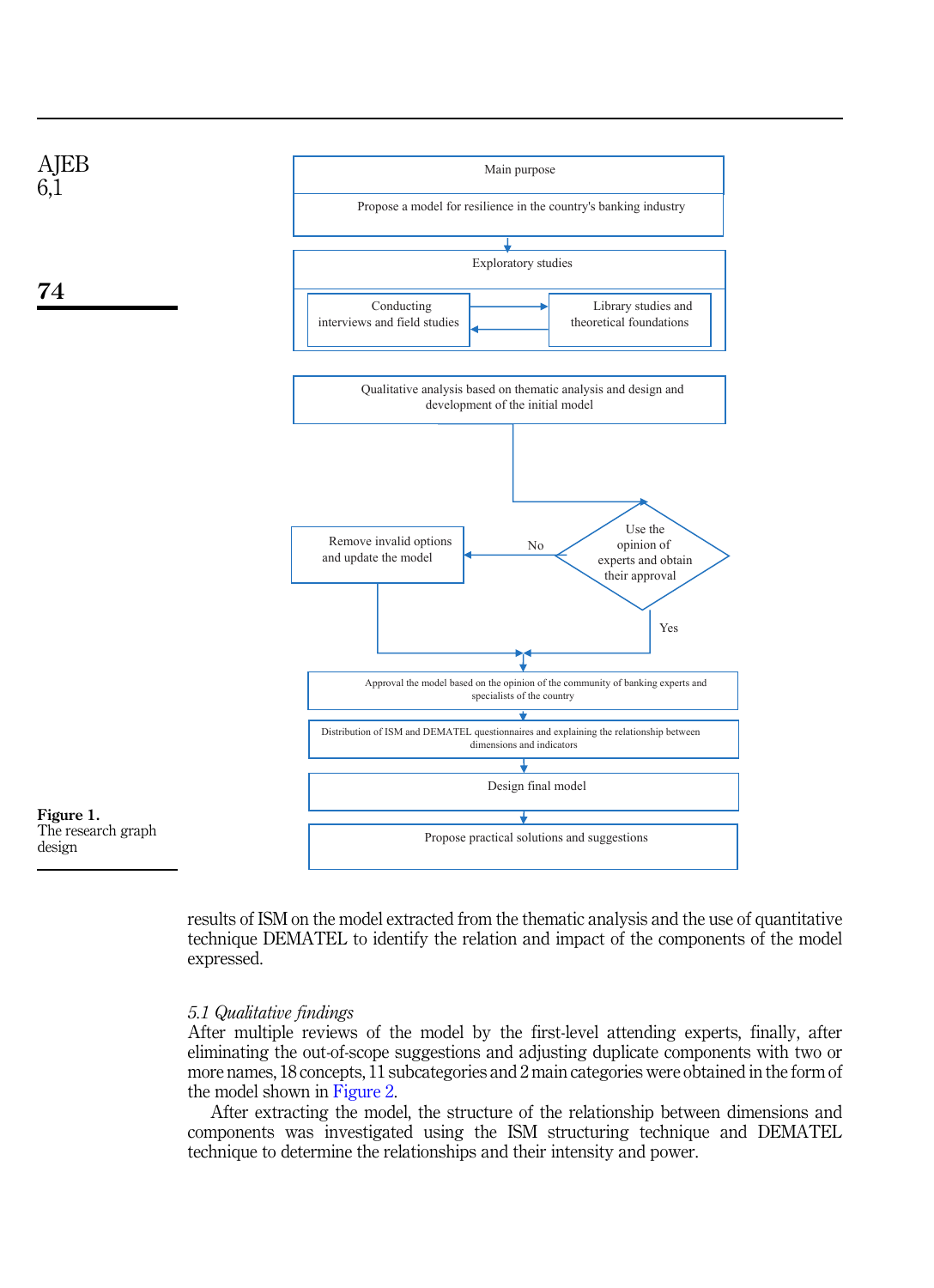<span id="page-6-0"></span>

| Model of<br>organizational | Age (year) | Work experience (years) | Education                         |
|----------------------------|------------|-------------------------|-----------------------------------|
| resilience                 | 50         | 20                      | 1. Ph.D. in financial management  |
|                            | 45         | 10                      | 2. Ph.D. in economics             |
|                            | 41         | 10                      | 3. Ph.D. in economics             |
|                            | 40         | 10                      | 4. Ph.D. in economics             |
|                            | 42         | 10                      | 5. Ph.D. in accounting            |
| 75                         | 40         | 10                      | 6. Ph.D. in IT management         |
|                            | 44         | 10                      | 7. Ph.D. in management            |
|                            | 53         | 20                      | 8 Ph.D. in financial management   |
| Table 2.                   | 43         | 16                      | 9. Ph.D. in management            |
| Demographic                | 51         | 20                      | 10. Ph.D. in financial management |
| characteristics of         | 31         | 11                      | 11. Ph.D. in management           |
| interviewees               | 46         | 12                      | 12. Ph.D. in management           |

| <b>Step</b> | Data analysis<br>method       | Data collection tools             | Research goal                                                                                      |                                                           |
|-------------|-------------------------------|-----------------------------------|----------------------------------------------------------------------------------------------------|-----------------------------------------------------------|
|             | Thematic analysis             | Library research and<br>interview | Identifying dimensions and components of<br>banking resilience model                               | Table 3.<br>Data collection tools<br>and analysis methods |
| 2           | ISM and DEMATEL<br>techniques | ISM and DEMATEL<br>questionnaires | Determining the relationship between components<br>of the resilience model of the banking industry | appropriate to each<br>step of the research               |

## 5.2 Quantitative findings

5.2.1 Principal component analysis relationships with ISM.The ISM approach suggests the use of expert opinions, using some management techniques such as brainstorming or nominal group techniques, to develop the contextual relationships among the variables. A questionnaire was designed to organize the identified factors. Each of the experts was asked to compare the components in parallel.

If the component of the row is the prerequisite component of the column component, this relationship is represented by V. If the component of the column is the prerequisite of the row component, this relationship is represented by A; if both components need each other, this relationship is shown by X, and O is the representation of lack of need. Specialists, according to their knowledge and experience, have identified the relationship between organizational resilience components in banks ([Table 4\)](#page-8-0).

The Initial Reachability Matrix acts by replacing the icons in the SSIM matrix with 0 and 1 according to the following rules: If the sign V stands in the house  $(i, j)$ , then the value of that house is equal to 1, and the value of the mirror house is 0; If the sign A stands in the house, then the value of that house is 0, and the value of the mirror house is equal to 1; If the sign X stands in the house, then the value of that house and the value of the mirror house is equal to 1; If the sign O stands in the house, then the value of that house and the value of the mirror house will be 0. More details are listed in [Table 5.](#page-8-0)

Once the Initial Reachability Matrix has been achieved, its internal consistency should be established. For example, if variable 1 leads to variable 2, and variable 2 also lead to variable 3, variable 1 must also result in variable 3. If it does not exist in the access matrix, then the modified matrix and the relationships that have been eliminated should be corrected and replaced. In the goal matrix, the corrections are shown with 1\*. This relationship was calculated for all the factors individually and corrected wherever needed, manually. In this way, the Final Reachability Matrix is plotted in [Table 6.](#page-8-0)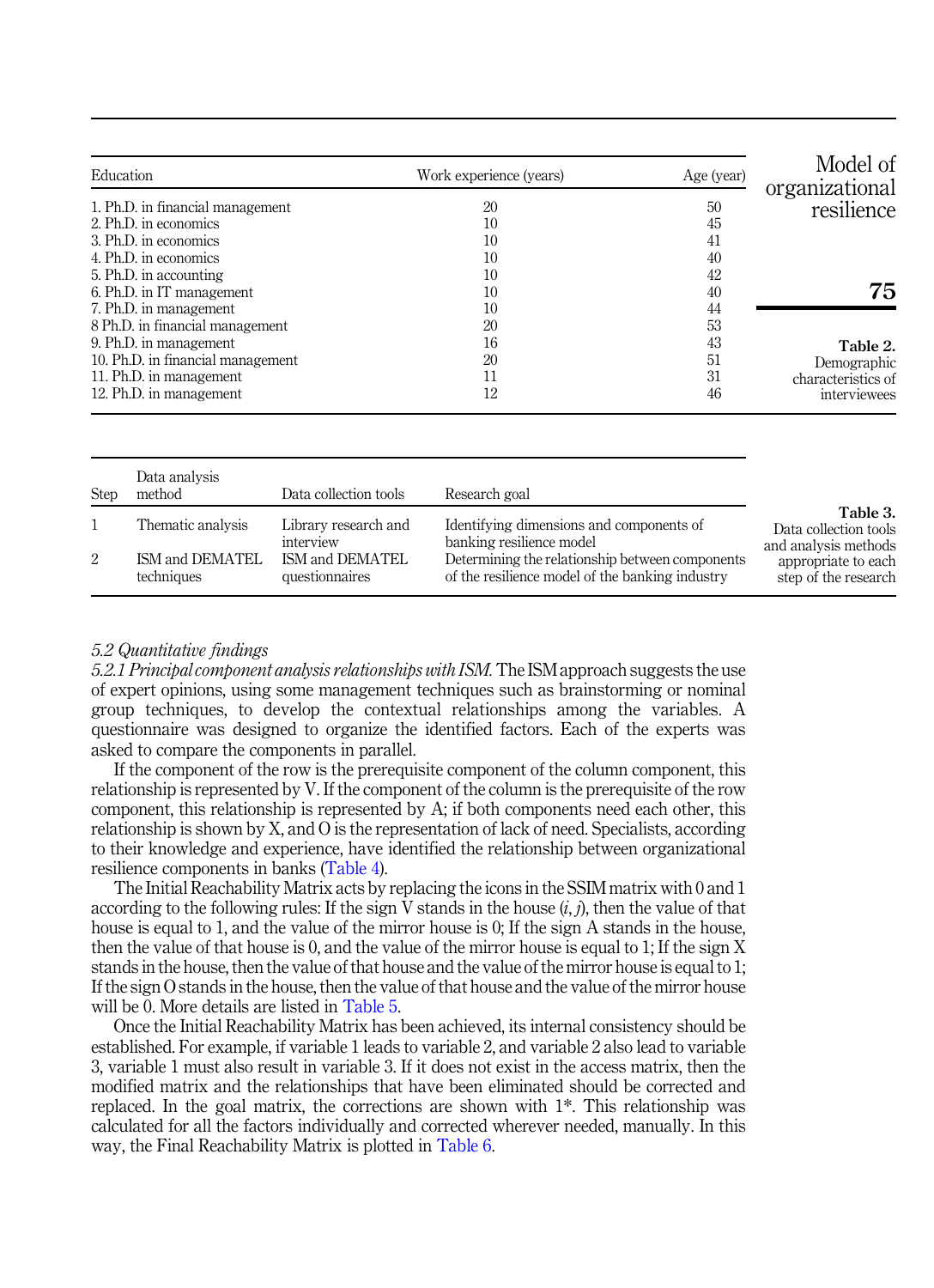<span id="page-7-0"></span>

the bank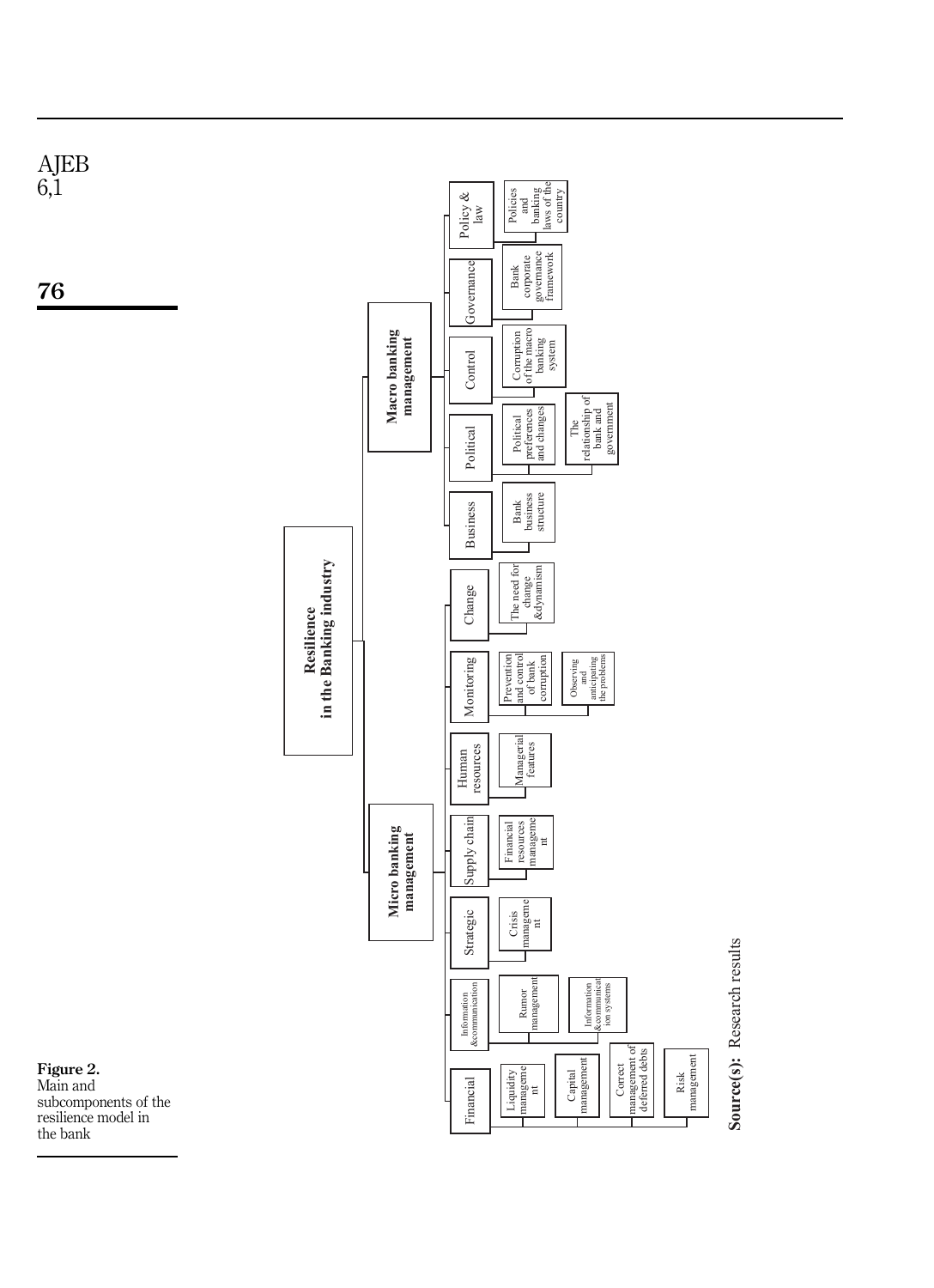<span id="page-8-0"></span>

| Components                                                                                         |                            | 2                          | 3                          | 4                     | 5                | 6           |             | 8           | 9           | 10     | 11 | 12 | Model of<br>organizational                                   |
|----------------------------------------------------------------------------------------------------|----------------------------|----------------------------|----------------------------|-----------------------|------------------|-------------|-------------|-------------|-------------|--------|----|----|--------------------------------------------------------------|
| 1. Financial<br>2. Information and communication<br>3. Strategic                                   | А<br>A<br>А                | A<br>A<br>А                | A<br>A<br>V                | А<br>A<br>А           | А<br>А<br>А      | A<br>A<br>A | A<br>A<br>А | А<br>X<br>Χ | А<br>A<br>А | Χ<br>X | А  |    | resilience                                                   |
| 4. Supply chain<br>5. Human resources<br>6. Monitoring<br>7. Change<br>8. Business<br>9. Political | А<br>А<br>А<br>А<br>А<br>V | А<br>А<br>А<br>А<br>А<br>X | A<br>V<br>V<br>A<br>A<br>V | А<br>A<br>А<br>A<br>A | X<br>А<br>Χ<br>A | V<br>А<br>V | А<br>A      | V           |             |        |    |    | 77                                                           |
| 10. Control<br>11. Governance<br>12. Policy and law<br>Source(s): Research results                 | А<br>V                     | А                          |                            |                       |                  |             |             |             |             |        |    |    | Table 4.<br>Structural self-<br>interaction<br>matrix (SSIM) |

| Components                       | 2        | 3 | 4        | $\mathfrak{h}$ | 6        |          | 8        | 9        | 10       | 11       | 12       |                      |
|----------------------------------|----------|---|----------|----------------|----------|----------|----------|----------|----------|----------|----------|----------------------|
| 1. Financial                     | $\Omega$ |   |          |                | $\Omega$ | $\Omega$ | $\Omega$ | 0        | 0        | $\theta$ | $\theta$ |                      |
| 2. Information and communication |          |   | $\Omega$ |                | $\Omega$ | $\Omega$ | $\Omega$ | $\theta$ | $\Omega$ | $\theta$ | 0        |                      |
| 3. Strategic                     |          |   | 0        |                | $\Omega$ | $\theta$ | $\theta$ | $\Omega$ |          | 0        | $\Omega$ |                      |
| 4. Supply chain                  |          |   |          |                | $\Omega$ |          |          | $\theta$ | $\Omega$ | $\theta$ | 0        |                      |
| 5. Human resources               |          |   | $^{(1)}$ |                | 0        | $\Omega$ | $\Omega$ | $\Omega$ |          | $\Omega$ | $\Omega$ |                      |
| 6. Monitoring                    |          |   |          |                |          |          |          | $\theta$ |          | 0        | 0        |                      |
| 7. Change                        |          |   | $^{(1)}$ |                | $\Omega$ |          | $\Omega$ | $\Omega$ | $\Omega$ | $\theta$ | $\theta$ |                      |
| 8. Business                      |          |   |          |                |          |          |          | $\Omega$ | $\Omega$ | $\theta$ | $\Omega$ |                      |
| 9. Political                     |          |   |          |                |          |          |          |          |          |          |          |                      |
| 10. Control                      |          |   |          | $^{\circ}$     | 0        |          |          | $\Omega$ |          | $\Omega$ | $\Omega$ | Table 5.             |
| 11. Governance                   |          |   |          |                |          |          |          |          |          |          |          | Initial reachability |
| 12. Policy and law               |          |   |          |                |          |          |          | $\theta$ |          | 0        |          | matrix               |

| Components                       | 2    | 3    | 4        | 5    | 6        |          | 8        | 9        | 10       | 11           |                    |
|----------------------------------|------|------|----------|------|----------|----------|----------|----------|----------|--------------|--------------------|
| 1. Financial                     | $1*$ |      | $\Omega$ | $1*$ | $\Omega$ | $\theta$ | 0        | $\left($ | $1*$     | $\theta$     |                    |
| 2. Information and communication |      |      | $\Omega$ |      | $\Omega$ | $\Omega$ | $\Omega$ | $\Omega$ | $1*$     | $\theta$     |                    |
| 3. Strategic                     |      |      | $1*$     |      | $\Omega$ | $1*$     | $1*$     | $\left($ |          | $\Omega$     |                    |
| 4. Supply chain                  |      |      |          |      | $1*$     |          |          | $\Omega$ | $1*$     | $\Omega$     |                    |
| 5. Human resources               |      |      | $1*$     |      | $\theta$ | $\Omega$ | $\theta$ | $\theta$ |          | $\theta$     |                    |
| 6. Monitoring                    |      |      |          |      |          |          |          | $\Omega$ |          | $\theta$     |                    |
| 7. Change                        |      |      | $\Omega$ |      | $\Omega$ |          | 0        | $\left($ | $\theta$ | $\mathbf{0}$ |                    |
| 8. Business                      |      |      |          |      |          |          |          | $\Omega$ | $1*$     | $\theta$     |                    |
| 9. Political                     |      |      |          |      |          |          |          |          |          |              |                    |
| 10. Control                      |      | $1*$ |          | $1*$ | $1*$     |          |          | $\Omega$ |          | $\theta$     | Table 6.           |
| 11. Governance                   |      |      |          |      |          |          |          |          |          |              | Final reachability |
| 12. Policy and law               |      |      |          |      |          |          |          | 0        |          | $\theta$     | matrix             |

After calculating the Final Reachability Matrix, the model levels must be specified. So, the set of inputs and outputs of each of the components is determined, and if the outputs and the computed aggregate are the same, then that component is related to the same level.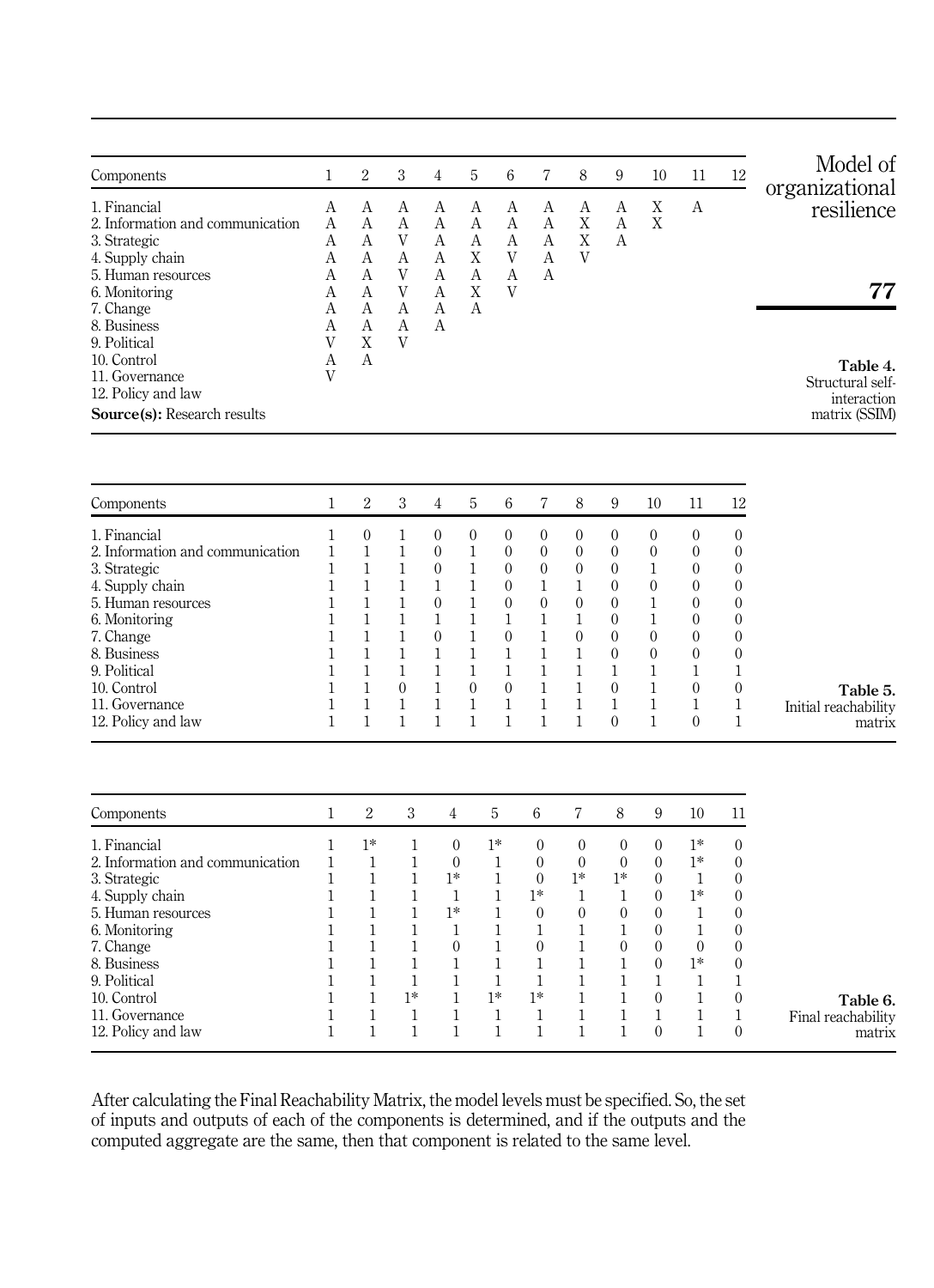| To calculate the outputs, the houses listed in the first row are numbered 1. If all of the     |
|------------------------------------------------------------------------------------------------|
| components were related to the same level, it is a one-level model; otherwise, we should go to |
| the next level.                                                                                |

On the next level, their components and numbers are deleted. For example, if the first component is related to level 1, then that component is removed at the next step, and number 1 is deleted from the input and output sets. The results of the components leveling are presented in Table 7.

According to the results, it is clear that components 9 and 11, that is, the governance and political components of the first level, are effective, and by eliminating these components, the allocation of other components will continue to the next levels.

To specify the components of the next system, the leveling components are removed from Table 7, and Table 8 is formed with the remaining components, and this will continue until all components are determined. The results are shown in Table 8.

Based on the results, the six-level model was designed according to [Figure 3](#page-10-0). In this diagram, the primary 12 components of the model are ranked from top to down, respectively. The components of the highest level of the model include the components of political and government relations, represent the first and underlying level of the model. Factors that are at higher levels are less effective and more affected by the lower-level factors.

5.2.2 MICMAC analytical chart. The purpose of MICMAC analysis is to identify and analyze the power of influence and the dependency of the main components. The influence

|                        |                 | Affected by                | Effect on                  | Intersection set | Level |
|------------------------|-----------------|----------------------------|----------------------------|------------------|-------|
|                        | $C_1$           | 1.2.3.4.5.6.7.8.9.10.11.12 | 1.2.3.5.10                 | 1.2.3.5.10       |       |
|                        | $\mathcal{C}_2$ | 1.2.3.4.5.6.7.8.9.10.11.12 | 1.2.3.5.10                 | 1.2.3.5.10       |       |
|                        | $C_3$           | 1.2.3.4.5.6.7.8.9.10.11.12 | 1.2.3.4.5.7.8.10           | 1.2.3.4.5.7.8.10 |       |
|                        | $C_4$           | 3.4.5.6.8.9.10.11.12       | 1.2.3.4.5.6.7.8.10         | 3.4.5.6.7.10     |       |
|                        | $C_5$           | 1.2.3.4.5.6.7.8.9.10.11.12 | 1.2.3.4.5.10               | 1.2.3.4.5.10     |       |
|                        | $C_6$           | 4.6.8.9.10.11.12           | 1.2.3.4.5.6.7.8.10         | 4.6.8.10         |       |
|                        | C7              | 3.4.6.7.8.9.10.11.12       | 1.2.3.5.7                  | 3.7              |       |
|                        | $\mathcal{C}_8$ | 3.4.6.8.9.10.11.12         | 1.2.3.4.5.6.7.8.10         | 3.4.8.10         |       |
|                        | $C_{9}$         | 9.11                       | 1.2.3.4.5.6.7.8.9.10.11.12 | 9.11             |       |
| Table 7.               | $C_{10}$        | 12345689101112             | 1.2.3.4.5.6.7.8.10         | 1.2.3.4.5.6.8.10 |       |
| Determining the first- | $C_{11}$        | 9.11                       | 1.2.3.4.5.6.7.8.9.10.11.12 | 9.11             |       |
| level components       | $C_{12}$        | 9.11.12                    | 1.2.3.4.5.6.7.8.10.12      | 12               |       |

|                                                                                                 |                                                                                                               | Affected by                                                                                                                                                                                                                                                           | Effect on                                                                                                                                                                                                                                              | Intersection set                                                                                                                                      | Level       |
|-------------------------------------------------------------------------------------------------|---------------------------------------------------------------------------------------------------------------|-----------------------------------------------------------------------------------------------------------------------------------------------------------------------------------------------------------------------------------------------------------------------|--------------------------------------------------------------------------------------------------------------------------------------------------------------------------------------------------------------------------------------------------------|-------------------------------------------------------------------------------------------------------------------------------------------------------|-------------|
| Table 8.<br>Components leveling<br>(combining repetitions)<br>from the second to the<br>fourth) | $C_1$<br>$C_{2}$<br>$C_{3}$<br>$C_{4}$<br>C5<br>$C_{6}$<br>C7<br>Ų8<br>C9<br>$C_{10}$<br>$C_{11}$<br>$C_{12}$ | 1.2.3.4.5.6.7.8.9.10.11.12<br>1.2.3.4.5.6.7.8.9.10.11.12<br>1.2.3.4.5.6.7.8.9.10.11.12<br>3.4.5.6.8.9.10.11.12<br>1.2.3.4.5.6.7.8.9.10.11.12<br>4.6.8.9.10.11.12<br>3.4.6.7.8.9.10.11.12<br>3.4.6.8.9.10.11.12<br>9.11<br>1.2.3.4.5.6.8.9.10.11.12<br>9.11<br>9.11.12 | 1.2.3.5.10<br>1.2.3.5.10<br>1.2.3.4.5.7.8.10<br>1.2.3.4.5.6.7.8.10<br>1.2.3.4.5.10<br>1.2.3.4.5.6.7.8.10<br>1.2.3.5.7<br>1.2.3.4.5.6.7.8.10<br>1.2.3.4.5.6.7.8.9.10.11.12<br>1.2.3.4.5.6.7.8.10<br>1.2.3.4.5.6.7.8.9.10.11.12<br>1.2.3.4.5.6.7.8.10.12 | 1.2.3.5.10<br>1.2.3.5.10<br>1.2.3.4.5.7.8.10<br>3.4.5.6.7.10<br>1.2.3.4.5.10<br>4.6.8.10<br>3.7<br>3.4.8.10<br>9.11<br>1.2.3.4.5.6.8.10<br>9.11<br>12 | 6<br>6<br>6 |

**AIEB** 6,1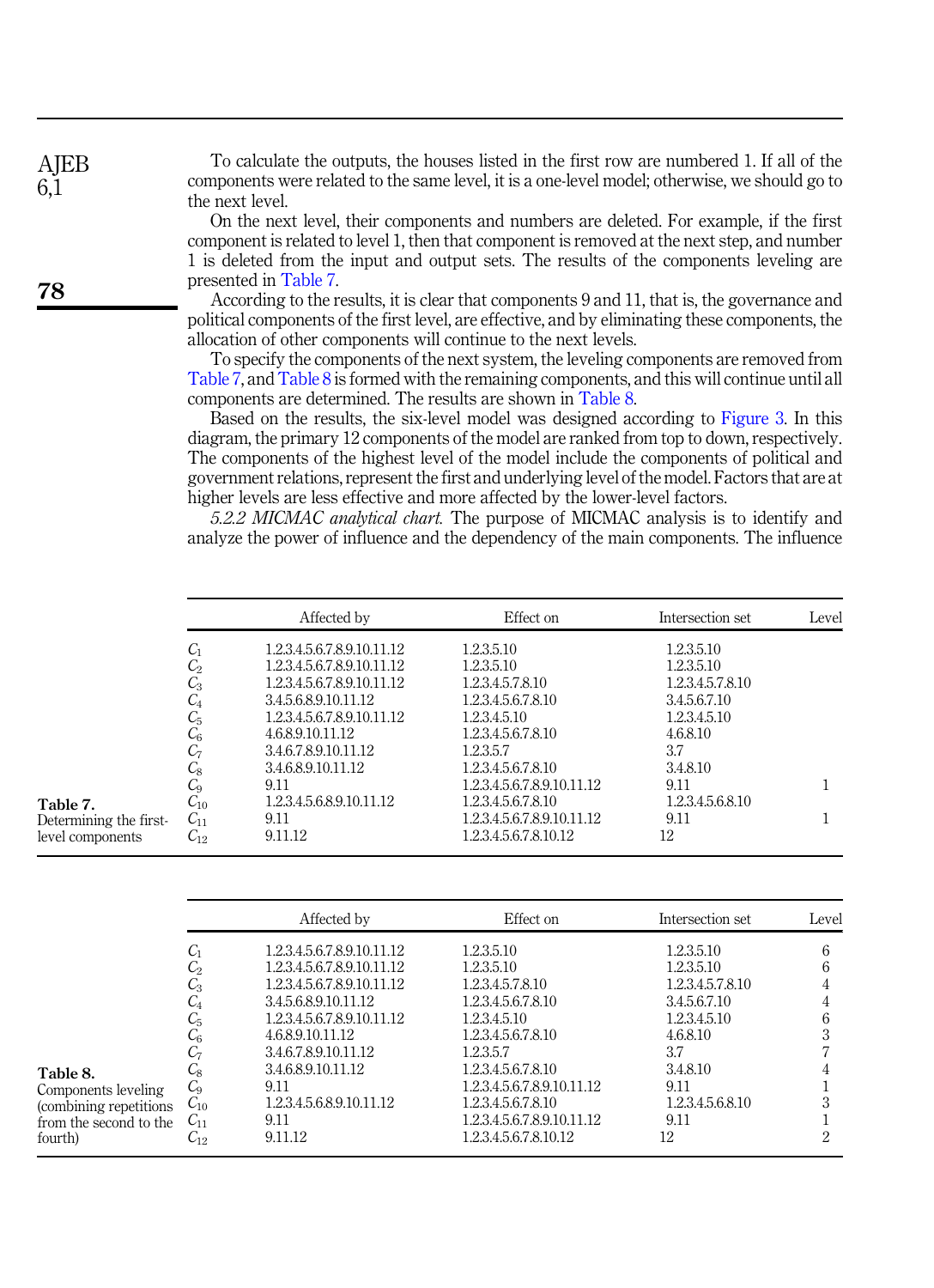<span id="page-10-0"></span>

and dependency of each factor are expressed as points in the coordinate space by using the results of calculations of the goals achievement matrix. After the determination of the relationship between the components, the infiltration-dependency diagram is depicted in [Figure 4](#page-11-0).

Based on the results, the level of the effectiveness of each component and their categorization were determined in the quad graph regions. Accordingly, bank managers should first focus on the components that are at the highest levels of the model to increase organizational resilience in the banking industry. Also, these components must be in the independent (Driver) and Linkage parts of the diagram in [Figure 4.](#page-11-0) Improving the components located in these two areas can make the other components more effective.

<span id="page-10-1"></span>5.2.3 Investigation of the magnitude and severity of the effects of banking management combonents. The DEMETL technique was used to investigate the relationship between banking subcomponents at micro and macro levels. After collecting the questionnaires, the average opinions of the experts were collected and placed in the computational model. The results of the calculations are presented in [Table 9](#page-11-0). (D) is calculated as the sum of rows, and the sum of columns is defined by  $(R)$ . According to the D and R values,  $R + D$  and  $R - D$  can be calculated. [Eqs. \(1\) and \(2\)](#page-10-1) for calculation of  $D$  and  $R$  are described as follows ([Abdel-Basset](#page-14-16) et al.[, 2018\)](#page-14-16):

$$
D = \left[\sum_{i=1}^{n} a_{ij}\right]_{1 \times n} = [a_j]_{n \times 1} \tag{1}
$$

$$
R = \left[\sum_{j=1}^{n} a_{ij}\right]_{1 \times n} = [a_j]_{n \times 1} \tag{2}
$$

The horizontal axes obtain the causal diagram presented by  $(D + R)$  and the vertical axes  $(D-R)$ , which is the degree of relation. According to experts' opinions, factor 11, namely observation and forecasting of problems, had the most significant impact. Then, information and communication systems were ranked second, and risk management ranked third.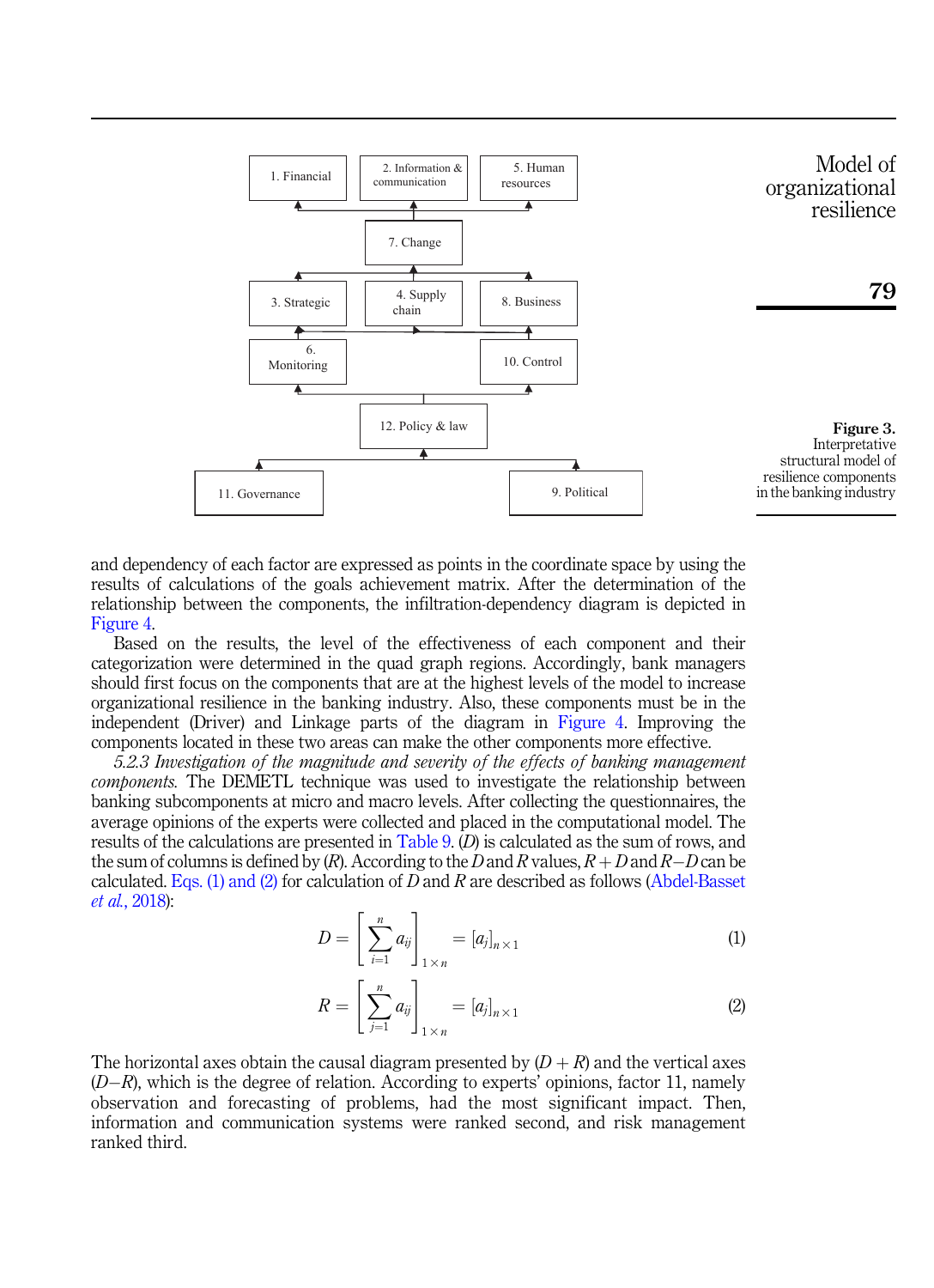<span id="page-11-0"></span>



**Source(s):** Research Results

|                         | Components                                   | D     | R     | $D+R$ | $D-R$    |
|-------------------------|----------------------------------------------|-------|-------|-------|----------|
|                         | 1. Observing and anticipating the problems   | 4.968 | 4.099 | 9.067 | 0.869    |
|                         | 2. Information and communication systems     | 4.812 | 2.292 | 7.104 | 2.520    |
|                         | 3. Risk management                           | 4.703 | 5.079 | 9.782 | $-0.376$ |
|                         | 4. Managerial features                       | 4.582 | 2.938 | 7.519 | 1.644    |
| Table 9.                | 5. Prevention and control of bank corruption | 4.304 | 3.289 | 7.593 | 1.015    |
| Results of the study on | 6. Financial resources management            | 4.196 | 4.907 | 9.103 | $-0.711$ |
| the magnitude and       | 7. Correct management of deferred debts      | 4.048 | 3.642 | 7.690 | 0.406    |
| severity of the impact  | 8. Crisis management                         | 3.969 | 5.018 | 8.986 | $-1.049$ |
| and effectiveness of    | 9. Liquidity management                      | 3.586 | 4.988 | 8.574 | $-1.402$ |
| banking                 | 10. Rumor management                         | 3.414 | 4.927 | 8.341 | $-1.513$ |
| micromanagement         | 11. The need for change and dynamism         | 3.409 | 4.163 | 7.572 | $-0.754$ |
| components              | 12. Capital management                       | 2.999 | 3.646 | 6.645 | $-0.648$ |

In [Figure 5](#page-12-0), each component at the highest point of the model  $(D-R)$ , in terms of number, affects most of the components, and each component on the left of the model  $(D + R)$ , in terms of severity, has the most significant impact on other factors. The results of the diagram show that information and communication systems are at the highest point of the model. After this component, two components, management features and prevention, and control of corruption are affecting a large number of factors. Also, the risk management at the end left section of the model is in the first place in terms of the severity of the impact. Financial management and monitoring and forecasting problems are in the next places.

5.2.4 Investigating the magnitude and severity of macro banking components. [Table 10](#page-12-0) presents the results of the calculations:

According to the results, the corruption of the macro-banking system can affect more components. Then the banking policies and regulations were ranked second, and the bank's connections with the government took third place.

In [Figure 6,](#page-13-0) each component at the highest point of the model  $(D-R)$ , in terms of number, affects most of the components, and each component on the left of the model  $(D + R)$ , in terms of severity has the most significant impact on other factors. The results of the graph show that policy and banking laws are at the top of the model.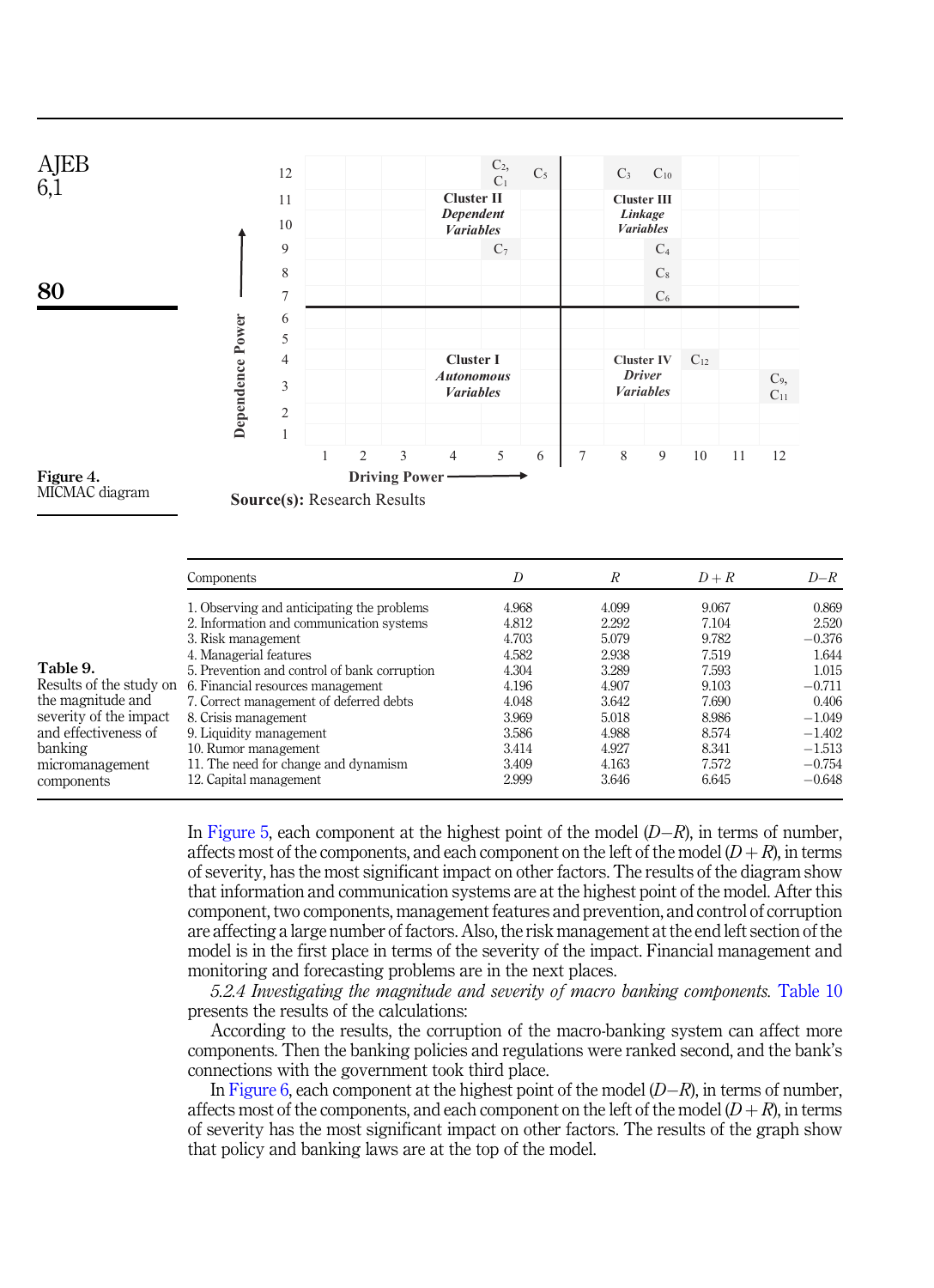<span id="page-12-0"></span>

Corruption in the macro banking system is also at the bottom of the model, on the left, which is in the first place in terms of effectiveness. The two components of the bank's communications with the government and the corporate governance structure of the bank are also in the next place. Our findings were compared with the results of other studies in the literature [\(Bastanifar](#page-14-17) et al., 2019; [Ebrahimi and Seif, 2015\)](#page-14-18). The comparison showed that our results have a good fit with the results of other researchers, who considered the Iran banking industry as a case study for evaluating their models.

## 6. Conclusions

Organizational resilience and readiness of the banks in crisis are some of the major concerns of the banks. If banks, as one of the bases of the economy, cannot resist crises, every crisis and risk may turn into a significant dilemma in the country and lost control of the affairs of the

| Components                                                                                                              |                            |                           | $D+R$                      | $D-R$                         | Table 10.                                                                                          |
|-------------------------------------------------------------------------------------------------------------------------|----------------------------|---------------------------|----------------------------|-------------------------------|----------------------------------------------------------------------------------------------------|
| 1. Corruption of the macro banking system<br>2. Policies and banking laws<br>3. The relationship of bank and government | 11.435<br>11.279<br>11.269 | 11.731<br>7.293<br>11.081 | 23.166<br>18.572<br>22.351 | $-0.296$<br>3.986<br>0.188    | Results of the study of<br>the magnitude and<br>severity of the impact<br>and the effectiveness of |
| 4. Political preferences and changes<br>5. Bank corporate governance framework<br>6. Bank business structure            | 10.309<br>10.009<br>8.517  | 9.684<br>12.074<br>10.955 | 19.993<br>22.083<br>19.473 | 0.626<br>$-2.066$<br>$-2.438$ | macro banking<br>management<br>components                                                          |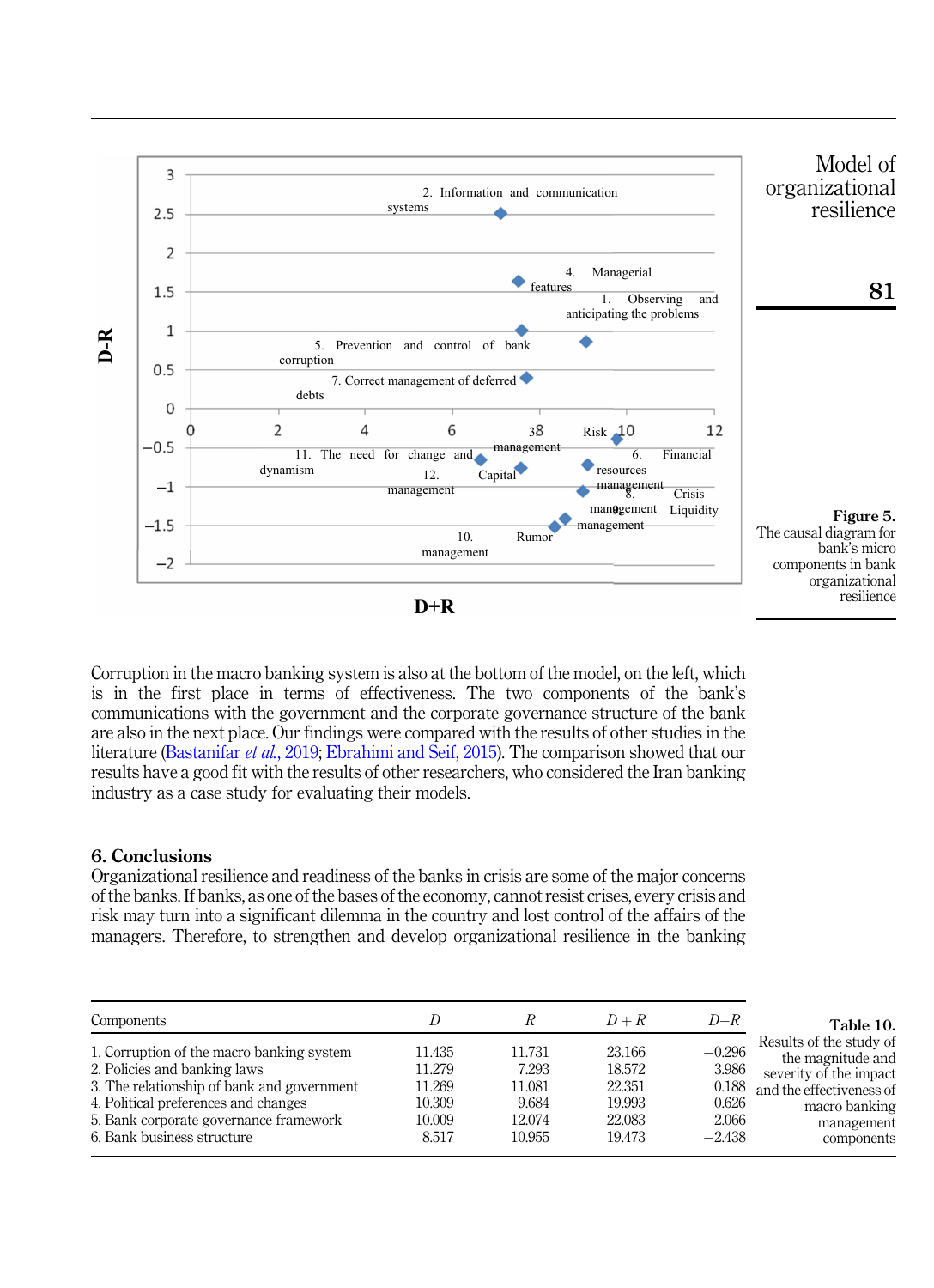<span id="page-13-0"></span>

industry, there should be a model to strengthen the resilience of the whole organization and the whole industry by strengthening its dimensions and components. The present study was formed with the same view to design a model for organizational resilience in the banking industry by identifying dimensions and components of organizational resilience. Our model contained 18 concepts, 11 subcategories and 2 main categories. According to experts' opinions, observation and forecasting of problems had the most significant impact. Then, information and communication systems were ranked second, and risk management ranked third.

Therefore, based on the results, suggestions were given to the managers of the banking industry to increase increasing organizational resilience by the implementation of the following proposal. The results of the DEMATEL technique show that among the components of the macro banking dimension, the corruption of the macro banking system is a significant problem due to its high interaction with other components and its impact, which should be considered separately. Also, the component of bank communication with the government is known as a factor that can solve the main problem and should be prioritized due to its impact and high interaction with other components.

Among the components of micro bank management, the components of risk management and financial resources management are the main problem due to the high interaction with other components and their impact, which should be considered. Corruption in the macro banking system is also at the bottom of the model, on the left, which is in the first place in terms of effectiveness. The two components of the bank's communications with the government and the corporate governance structure of the bank are also in the next place. In the end, for future research, we suggest designing a quantitative index to evaluate the resilience of the banking industry based on the identified components.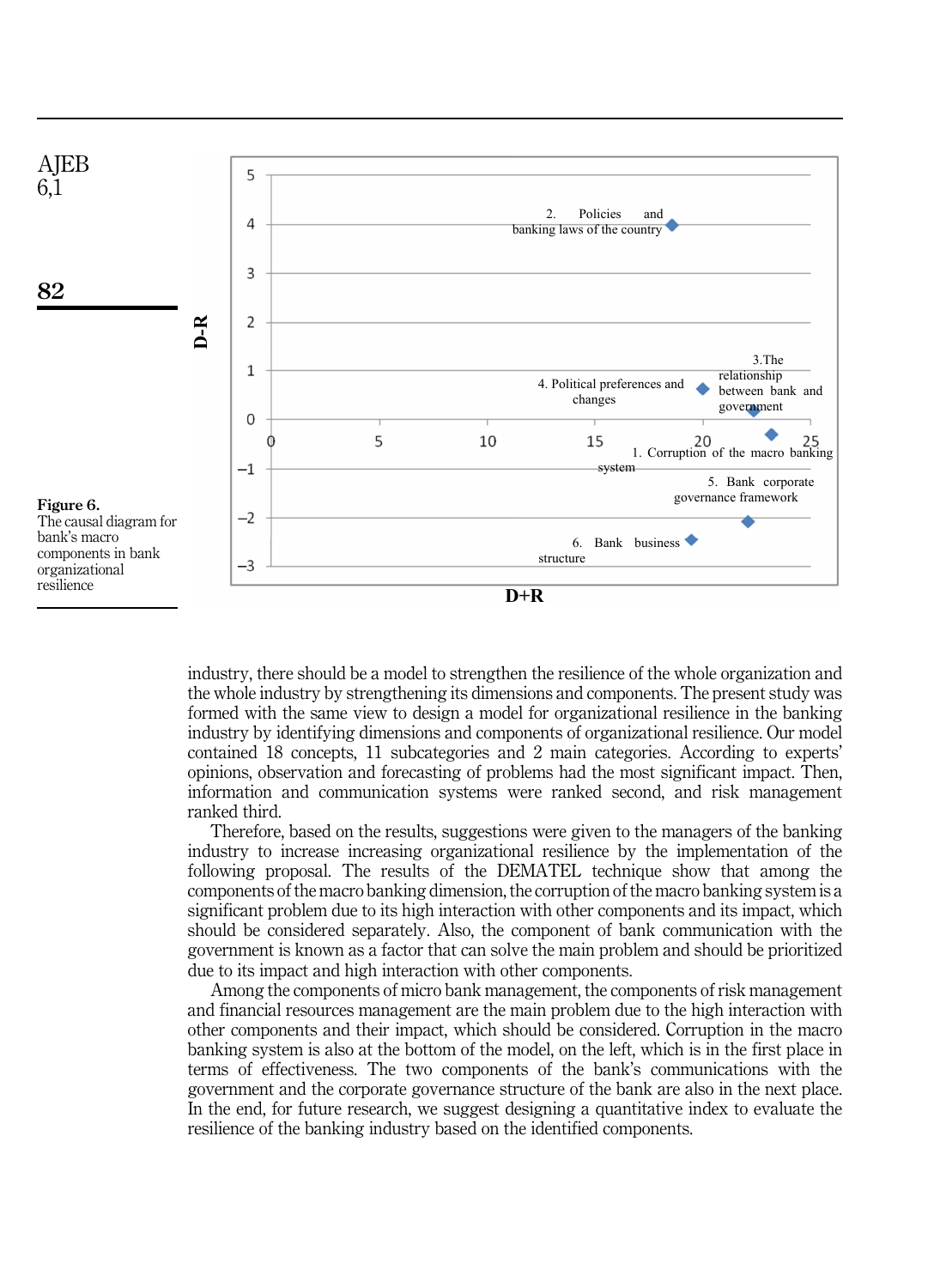#### References

- <span id="page-14-16"></span>Abdel-Basset, M., Manogaran, G., Gamal, A. and Smarandache, F. (2018), "A hybrid approach of neutrosophic sets and DEMATEL method for developing supplier selection criteria", Design Automation for Embedded Systems, Vol. 22 No. 3, pp. 257-278.
- <span id="page-14-12"></span>Alrob, M.M.A. and Jaaron, A.A. (2018), "Exploring the determinants of organizational resilience in Islamic Banks: a framework development", International Journal of Knowledge-Based Organizations, Vol. 8 No. 4, pp. 80-98.
- <span id="page-14-4"></span>Anagnostopoulos, I., Noikokyris, E. and Giannopoulos, G. (2020), "A meta-crisis banking efficiency study in the MENA region", *Journal of Islamic Accounting and Business Research*, Vol. 11 No. 9, pp. 2087-2112.
- <span id="page-14-7"></span>Andersson, T., Caker, M., Tengblad, S. and Wickelgren, M. (2019), "Building traits for organizational resilience through balancing organizational structures", Scandinavian Journal of Management, Vol. 35 No. 1, pp. 36-45.
- <span id="page-14-10"></span>Annarelli, A. and Nonino, F. (2016), "Strategic and operational management of organizational resilience: current state of research and future directions", Omega, Vol. 62, pp. 1-18.
- <span id="page-14-17"></span>Bastanifar, I., Ranjbar, R. and Heidari, M.R. (2019), "Measuring the resistance of Islamic banking system (case study: Islamic Republic of Iran)", *Economic Strategy*, Vol. 7 No. 27, pp. 27-63.
- <span id="page-14-1"></span>Berglund, T. and Mäkinen, M. (2019), "Do banks learn from financial crisis? The experience of Nordic banks", Research in International Business and Finance, Vol. 47, pp. 428-440.
- <span id="page-14-14"></span>Boorman, J., Fajgenbaum, J., Ferhani, H., Bhaskaran, M., Arnold, D. and Kohli, H.A. (2013), "The Centennial resilience index: measuring countries' resilience to shock", Global Journal of Emerging Market Economies, Vol. 5 No. 2, pp. 57-98.
- <span id="page-14-15"></span>Braun, V. and Clarke, V. (2014), "What can 'thematic analysis' offer health and wellbeing researchers?", International Journal of Qualitative Studies on Health and Well-Being, Vol. 9, 26152, doi: [10.3402/](https://doi.org/10.3402/qhw.v9.26152) [qhw.v9.26152.](https://doi.org/10.3402/qhw.v9.26152)
- <span id="page-14-5"></span>Bravo, R., Matute, J. and Pina, J.M. (2016), "Corporate identity management in the banking sector: effects on employees' identification, identity attractiveness, and job satisfaction", Service Business, Vol. 10 No. 4, pp. 687-714.
- <span id="page-14-0"></span>Buzgurescu, O.L.P. and Elena, N. (2020), "Bankruptcy risk prediction in assuring the financial performance of Romanian industrial companies", in Grima, S., Özen, E. and Boz, H. (Eds), Contemporary Issues in Business Economics and Finance (Contemporary Studies in Economic and Financial Analysis, Vol. 104, Emerald Publishing, pp. 19-28.
- <span id="page-14-3"></span>Costa, E. and Carini, C. (2016), "Northern and southern Italian social cooperatives during the economic crisis: a multiple factor analysis", Service Business, Vol. 10 No. 2, pp. 369-392.
- <span id="page-14-6"></span>Dormady, N., Roa-Henriquez, A. and Rose, A. (2019), "Economic resilience of the firm: a production theory approach", International Journal of Production Economics, Vol. 208, pp. 446-460.
- <span id="page-14-9"></span>Dovern, J., Meier, C.P. and Vilsmeier, J. (2010), "How resilient is the German banking system to macroeconomic shocks?", Journal of Banking and Finance, Vol. 34 No. 8, pp. 1839-1848.
- <span id="page-14-13"></span>Duchek, S. (2020), "Organizational resilience: a capability-based conceptualization", Business Research, Vol. 13 No. 1, pp. 215-246.
- <span id="page-14-18"></span>Ebrahimi, A. and Seif, A. (2015), "The terminology and methodology of resilient banking system in the Iranian economy", Quarterly Journal of Ravand, Vol. 22 No. 71, p. 2.
- <span id="page-14-11"></span>Farooq, M. and Zaheer, S. (2015), "Are Islamic banks more resilient during financial panics?", Pacific Economic Review, Vol. 20 No. 1, pp. 101-124.
- <span id="page-14-2"></span>Field, A.J. (2017), "The savings and loan insolvencies and the costs of financial crisis", Research in Economic History, Emerald Publishing, Vol. 33, pp. 65-113.
- <span id="page-14-8"></span>Fiksel, J. (2006), "Sustainability and resilience: toward a systems approach", Sustainability: Science, Practice and Policy, Vol. 2 No. 2, pp. 14-21.

Model of organizational resilience

83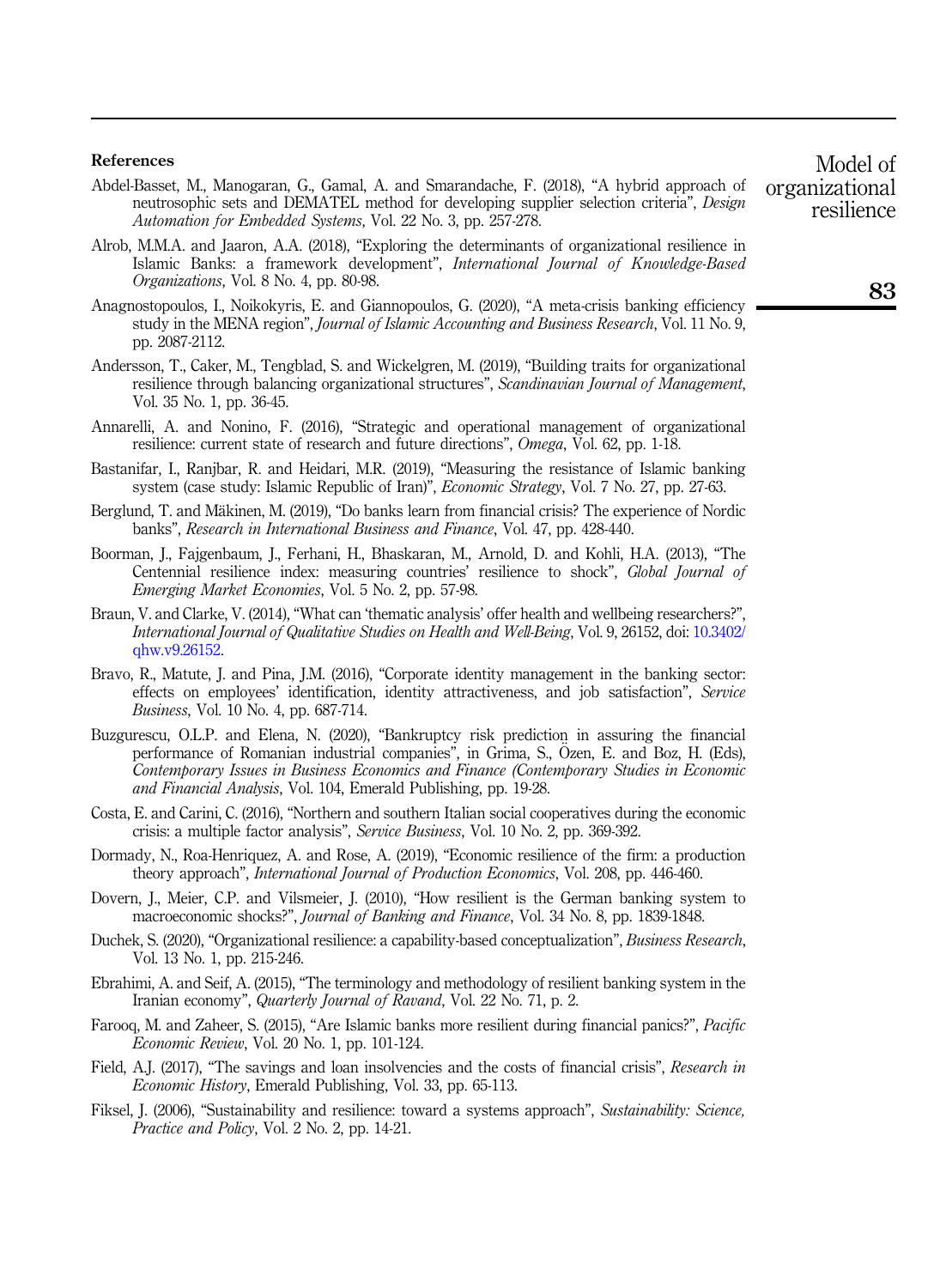<span id="page-15-18"></span><span id="page-15-17"></span><span id="page-15-16"></span><span id="page-15-15"></span><span id="page-15-14"></span><span id="page-15-13"></span><span id="page-15-12"></span><span id="page-15-11"></span><span id="page-15-10"></span><span id="page-15-9"></span><span id="page-15-8"></span><span id="page-15-7"></span><span id="page-15-6"></span><span id="page-15-5"></span><span id="page-15-4"></span><span id="page-15-3"></span><span id="page-15-2"></span><span id="page-15-1"></span><span id="page-15-0"></span>

| AJEB<br>6,1 | Ismal, R. (2012), "Formulating withdrawal risk and bankruptcy risk in Islamic banking", <i>International</i><br>Journal of Islamic and Middle Eastern Finance and Management, Vol. 5 No. 1, pp. 63-77.                                            |
|-------------|---------------------------------------------------------------------------------------------------------------------------------------------------------------------------------------------------------------------------------------------------|
|             | Kantur, D. and Say, A.I. (2015), "Measuring organizational resilience: a scale development", Journal of<br><i>Business Economics and Finance</i> , Vol. 4 No. 3, p. 456.                                                                          |
|             | Kim, H., Batten, J.A. and Ryu, D. (2020), "Financial crisis, bank diversification, and financial stability:<br>OECD countries", International Review of Economics and Finance, Vol. 65, pp. 94-104.                                               |
| 84          | Lu, M.T., Tzeng, G.H., Cheng, H. and Hsu, C.C. (2015), "Exploring mobile banking services for user<br>behavior in intention adoption: using new hybrid MADM model", <i>Service Business</i> , Vol. 9 No. 3,<br>pp. 541-565.                       |
|             | Markman, G.M. and Venzin, M. (2014), "Resilience: lessons from banks that have braved the economic<br>crisis—and from those that have not", <i>International Business Review</i> , Vol. 23 No. 6, pp. 1096-1107.                                  |
|             | McCarthy, I.P., Collard, M. and Johnson, M. (2017), "Adaptive organizational resilience: an<br>evolutionary perspective", Current Opinion in Environmental Sustainability, Vol. 28, pp. 33-40.                                                    |
|             | Naqvi, B., Rizvi, S.K.A., Uqaili, H.A. and Chaudhry, S.M. (2018), "What enables Islamic banks to<br>contribute in global financial reintermediation?", Pacific-Basin Finance Journal, Vol. 52, pp. 5-25.                                          |
|             | Olfat, L. and Shahryari Nia, A. (2014), "Interpretive structural modeling of effective factors of partner<br>selection in agile supply chain", Journal of Production and Operations Management, Vol. 5<br>No. 2, pp. 128-109.                     |
|             | Omar, O.E. (2008), "Determinants of retail bank choice in Nigeria: a focus on gender-based choice<br>decisions", <i>Service Business</i> , Vol. 2 No. 3, pp. 249-265.                                                                             |
|             | Pineiro-Chousa, J., Vizcaíno-González, M. and Ribeiro-Navarrete, S. (2019), "Using voting decisions to<br>identify shocks in the financial services industry", Service Business, Vol. 13 No. 2, pp. 419-431.                                      |
|             | Prorokowski, L. (2011), "Recovery from the current banking crisis: insights into costs and effectiveness of<br>response regulations", <i>Qualitative Research in Financial Markets</i> , Vol. 3 No. 3, pp. 193-223.                               |
|             | Ratnovski, L. and Huang, R. (2009), "Why are Canadian banks more resilient?", International<br>Monetary Fund, IMF Working Papers, 09, doi: 10.5089/9781451872996.001.                                                                             |
|             | Rose, A. (2017), <i>Defining and Measuring Economic Resilience from a Societal, Environmental and</i><br><i>Security Perspective, Springer, Singapore, Imprint.</i>                                                                               |
|             | Sahebjamnia, N., Torabi, S.A. and Mansouri, S.A. (2018), "Building organizational resilience in the face<br>of multiple disruptions", <i>International Journal of Production Economics</i> , Vol. 197, pp. 63-83.                                 |
|             | Satapathy, S., Patel, S.K., Biswas, A. and Mishra, P. (2012), "Interpretive structural modeling for<br>E-electricity utility service", Service Business, Vol. 6 No. 3, pp. 349-367.                                                               |
|             | Selmier, W.T. II (2016), "Design rules for more resilient banking systems", <i>Policy and Society</i> , Vol. 35<br>No. 3, pp. 253-267.                                                                                                            |
|             | Shahoseini, M.A., Nazari, M. and Hashemi, M.S. (2014), "Analyzing the marketing strategies of Iranian<br>private banks during the recession of 91 and 92", Iranian Journal of Management Sciences,<br>Vol. 9 No. 33, pp. 125-145.                 |
|             | Syahkali Moradi, J. (2018), "Understanding the role of street bureaucrats in interpreting and<br>implementing public policy", PhD Dissertion, Teharn University (In Persian).                                                                     |
|             | Yüksel, S., Dinçer, H. and Emir, S. (2017), "Comparing the performance of Turkish deposit banks by<br>using DEMATEL, Grey Relational Analysis (GRA) and MOORA approaches", <i>World Journal of</i><br>Applied Economics, Vol. 3 No. 2, pp. 26-47. |
|             | Corresponding author<br>Mahmood Khajehpour can be contacted at: m_khajehpour@sbu.ac.ir                                                                                                                                                            |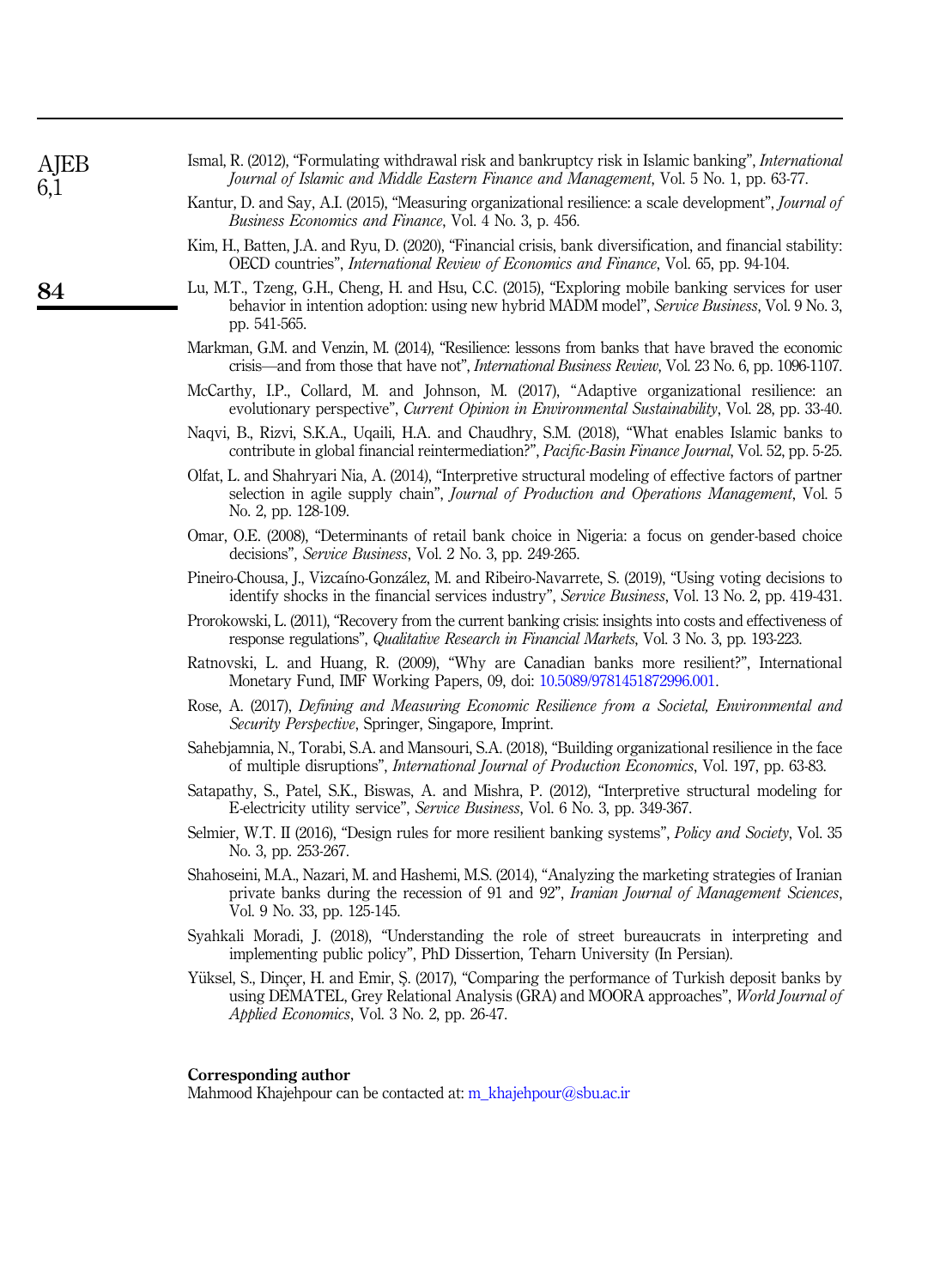| Codes                                                                                                                                                                                                                                                                                                                                                                                                                                                   | Concepts                                 | Sub-categories                   | Categories                                     |
|---------------------------------------------------------------------------------------------------------------------------------------------------------------------------------------------------------------------------------------------------------------------------------------------------------------------------------------------------------------------------------------------------------------------------------------------------------|------------------------------------------|----------------------------------|------------------------------------------------|
| Diversifying credit portfolios, preventing the occurrence of a liquidity crisis, preventing the Liquidity management<br>managing liquidity, increasing the likelihood of the occurrence of the liquidity of financial<br>liquidation of bank resources, strengthening deposit rates as a function of facility rates,                                                                                                                                    |                                          | Financial                        | <b>Appendix</b><br>Micro banking<br>management |
| Capital adequacy, balancing the leverage ratio of capital and return, banks' assets, preventing Capital management<br>waste of banking resources, capital shields, asset management<br>resources, liquidity ratios, liquidity level                                                                                                                                                                                                                     |                                          |                                  |                                                |
| observance of criteria in providing facilities, the need for monitoring facilities, monitoring the<br>Managing deferred bank debts, strengthening the methods for validating collaterals, non-<br>payment of facilities, controlling collaterals, profitability ratios                                                                                                                                                                                  | Correct management of deferred<br>debts  |                                  |                                                |
| matching, risk management at the institution level, market risk management, liquidity risk<br>forming permanent risk committee, risk management,<br>operational risk management, managing the risk of<br>credit risk management, systemic risk management,<br>management, cost-benefit analysis (CBA)<br>Managing financial distress risk,<br>financial standards compliance,<br>concentration risk management,                                         | Risk management                          |                                  |                                                |
| Preventing rumor and managing rumor, controlling rumor, rumor management, being<br>intelligent while using the media and the press                                                                                                                                                                                                                                                                                                                      | Rumor management                         | Information and<br>communication |                                                |
| Strengthening interbank communication, integrating financial information system, paying<br>developing knowledge management, developing knowledge sharing, developing banking<br>attention to the information technology in the banking system, targeted development of<br>information technology, the necessity of interacting with the world financial system,<br>services<br>software, harms of informational                                         | Information and communication<br>systems |                                  |                                                |
| Rapid decision-making during the crisis, rapid formation of the crisis management committee<br>at the time of the occurrence, prevention of bank shocks, smart decision-making and rapid<br>action, immediate measures to restore public confidence, bank's fast adaptability, crisis<br>response program                                                                                                                                               | Crisis management                        | Strategic                        |                                                |
| suppliers, managing bank financial resources, increasing the<br>proper tools and options for financing, focusing on domestic bank resources, using multiple<br>resources, financing depth, proper management of resources and expenditures, reducing the<br>oital market, strengthening major financing, strengthening<br>risk of financing from the interbank market<br>Reducing financing from the cap<br>the supply chain, major financial           | Financial resources management           | Supply chain                     |                                                |
| Professionalism in managing banks, avoiding economic managers from slogans and gestures, Managerial features<br>knowledgeable bank management, decision making on the balance between diverse and<br>capital, observing ethics in managerial decisions, the<br>specialized services, specialized management of banks, emphasizing on knowledge<br>use of strong and expert advisers<br>management, developing human<br>necessity of meritocracy, making |                                          | Human resources                  |                                                |
|                                                                                                                                                                                                                                                                                                                                                                                                                                                         |                                          |                                  | $_{\footnotesize (continued)}$                 |
| Table A1.<br>Thematic analysis of<br>interviews                                                                                                                                                                                                                                                                                                                                                                                                         |                                          |                                  | Model of<br>organizational<br>resilience<br>85 |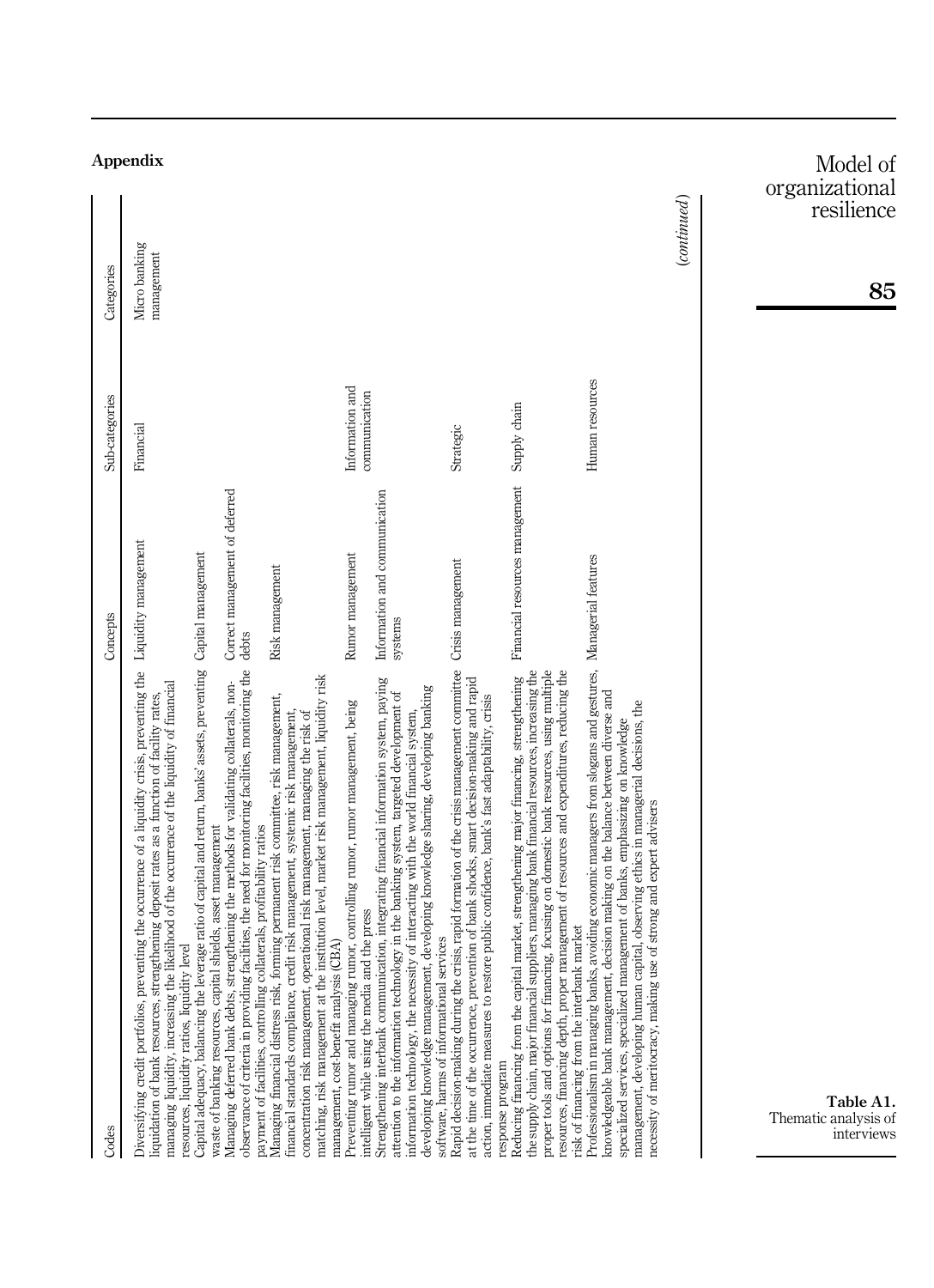| AJEB<br>6,1<br>86 | Categories     |                                                                                                                                                                                                                                                                                                                                                                                                                                                                                                                                                                                                                                                                                                                                                                                                                                                                                                                                                                                         |                                                                                                                                                                                                                                                    | Macro banking<br>management                                                                                                                                                                                  |                                                                                                                                                                                                                                                                                                                                                                                        |                                                                                                                                                                                                                                                                                                                                                                           |                                                                                                                                                                                                                                                                                                                                                                                                           | $_{\footnotesize (continued)}$ |
|-------------------|----------------|-----------------------------------------------------------------------------------------------------------------------------------------------------------------------------------------------------------------------------------------------------------------------------------------------------------------------------------------------------------------------------------------------------------------------------------------------------------------------------------------------------------------------------------------------------------------------------------------------------------------------------------------------------------------------------------------------------------------------------------------------------------------------------------------------------------------------------------------------------------------------------------------------------------------------------------------------------------------------------------------|----------------------------------------------------------------------------------------------------------------------------------------------------------------------------------------------------------------------------------------------------|--------------------------------------------------------------------------------------------------------------------------------------------------------------------------------------------------------------|----------------------------------------------------------------------------------------------------------------------------------------------------------------------------------------------------------------------------------------------------------------------------------------------------------------------------------------------------------------------------------------|---------------------------------------------------------------------------------------------------------------------------------------------------------------------------------------------------------------------------------------------------------------------------------------------------------------------------------------------------------------------------|-----------------------------------------------------------------------------------------------------------------------------------------------------------------------------------------------------------------------------------------------------------------------------------------------------------------------------------------------------------------------------------------------------------|--------------------------------|
|                   | Sub-categories | Monitoring and control                                                                                                                                                                                                                                                                                                                                                                                                                                                                                                                                                                                                                                                                                                                                                                                                                                                                                                                                                                  | Change                                                                                                                                                                                                                                             | Business                                                                                                                                                                                                     | Political                                                                                                                                                                                                                                                                                                                                                                              |                                                                                                                                                                                                                                                                                                                                                                           | Control                                                                                                                                                                                                                                                                                                                                                                                                   |                                |
|                   | Concepts       | Prevention and control of bank<br>corruption<br>problems                                                                                                                                                                                                                                                                                                                                                                                                                                                                                                                                                                                                                                                                                                                                                                                                                                                                                                                                | The need for change and<br>dynamism                                                                                                                                                                                                                | Bank business structure                                                                                                                                                                                      | Political preferences and changes                                                                                                                                                                                                                                                                                                                                                      | The relationship of bank and<br>government                                                                                                                                                                                                                                                                                                                                | Corruption of the macro banking<br>system                                                                                                                                                                                                                                                                                                                                                                 |                                |
| Table A1.         | Codes          | anticipating disruptions, examining the past experiences of Observing and anticipating the<br>g subsidiary companies, continuous monitoring, preventing<br>banks and extracting the reasons for their success, anticipating the shock and being prepared,<br>relations, systemic simulation and systemic vision, identify the environmental risks affecting<br>identifying the impact of sanctions and planning for it, conscious recognition of the market<br>managerial corruption, monitoring and controlling by the audit department, managing the<br>risk of employee collusion, systemic control of corruption, the necessity of transparency of<br>the performance of banks, the ability to cope with cyberattacks, scenario analysis, paying<br>attention to economic shocks, market discipline, surveying market fluctuations<br>financial statements, observing regulatory indicators, financial reporting<br>Observing market problems and<br>Preventing bank fraud, managin | The change of institutional values, the need to change the business model, the necessity of<br>making the banking system dynamic, the necessity of forming dynamic thinking in managers,<br>making use of up-to-date performance evaluation models | business banking, bank organization and it's fit with the business model, business model,<br>Bank business model, corporate banking, private banking, investment banking, small<br>business pattern of banks | political lobbies, dependency of bankers on government, the short life span of managers,<br>governance interventions, political decisions of managers, lobbying power of managers,<br>Increasing managerial change, designing and emphasizing the system of meritocracy,<br>political preferences of managers, dependency of the banking system on government,<br>management stability | the bank and the government, the high expectancy of the<br>banking system, the necessity of economic planning, the relationship between the government<br>and the bank, the view of government towards the banking system, defining the mission and<br>relationship between banks and sovereignty<br>The proper relationship between<br>precise position of the bank, the | office, monitoring the reporting by banks, controlling systematic corruption, monitoring the<br>ption, the existence of monitoring and control by the audit<br>performance of banks, preventing the growth of the fictitious assets of banks, monitoring the<br>performance of experts, tackling corruption, weakness in the monitoring and existence of<br>The existence of employee corru<br>corruption |                                |